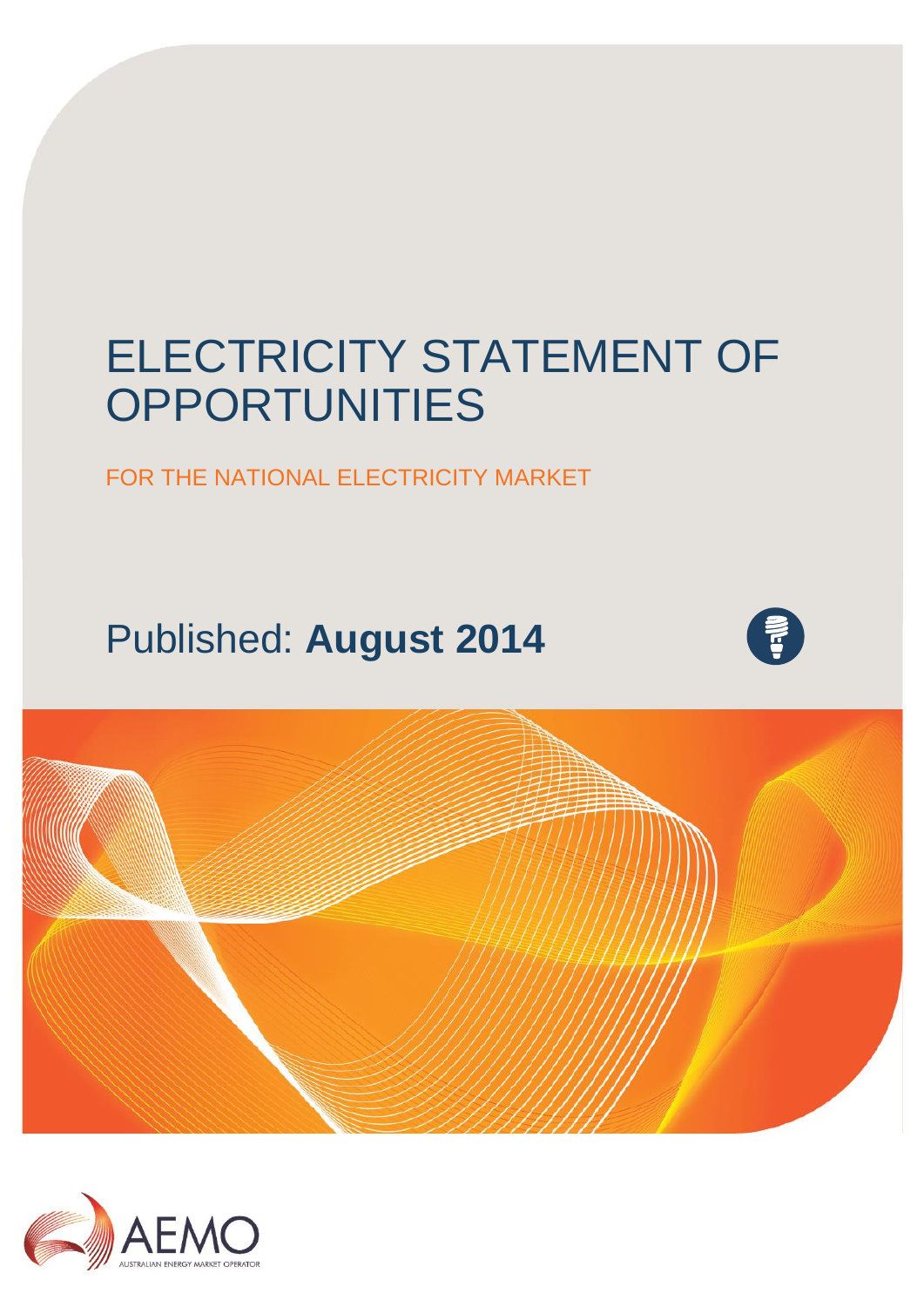#### **Purpose**

The purpose of this publication is to provide technical, market data and information which can be used to assess opportunities in the National Electricity Market.

AEMO publishes the Electricity Statement of Opportunities in accordance with clause 3.13.3(q) of the National Electricity Rules (Rules). This publication has been prepared by AEMO using information available at 13 June 2014, unless otherwise specified. Information made available after 17June 2014 may have been included in this publication where practical.

#### **Disclaimer**

AEMO has made every effort to ensure the quality of the information in this publication but cannot guarantee that information, forecasts and assumptions are accurate, complete or appropriate for your circumstances. This publication does not include all of the information that an investor, participant or potential participant in the National Electricity Market might require, and does not amount to a recommendation of any investment.

Anyone proposing to use the information in this publication (including information and reports from third parties) should independently verify and check its accuracy, completeness and suitability for purpose, and obtain independent and specific advice from appropriate experts.

Accordingly, to the maximum extent permitted by law, AEMO and its officers, employees and consultants involved in the preparation of this publication:

- make no representation or warranty, express or implied, as to the currency, accuracy, reliability or completeness of the information in this publication; and
- are not liable (whether by reason of negligence or otherwise) for any statements, opinions, information or other matters contained in or derived from this publication, or any omissions from it, or in respect of a person's use of the information in this publication.

#### **Acknowledgement**

AEMO acknowledges the support, co-operation and contribution of all participants in providing data and information used in this publication.

© 2014. The material in this publication may only be used in accordance with the copyright permissions on AEMO's website.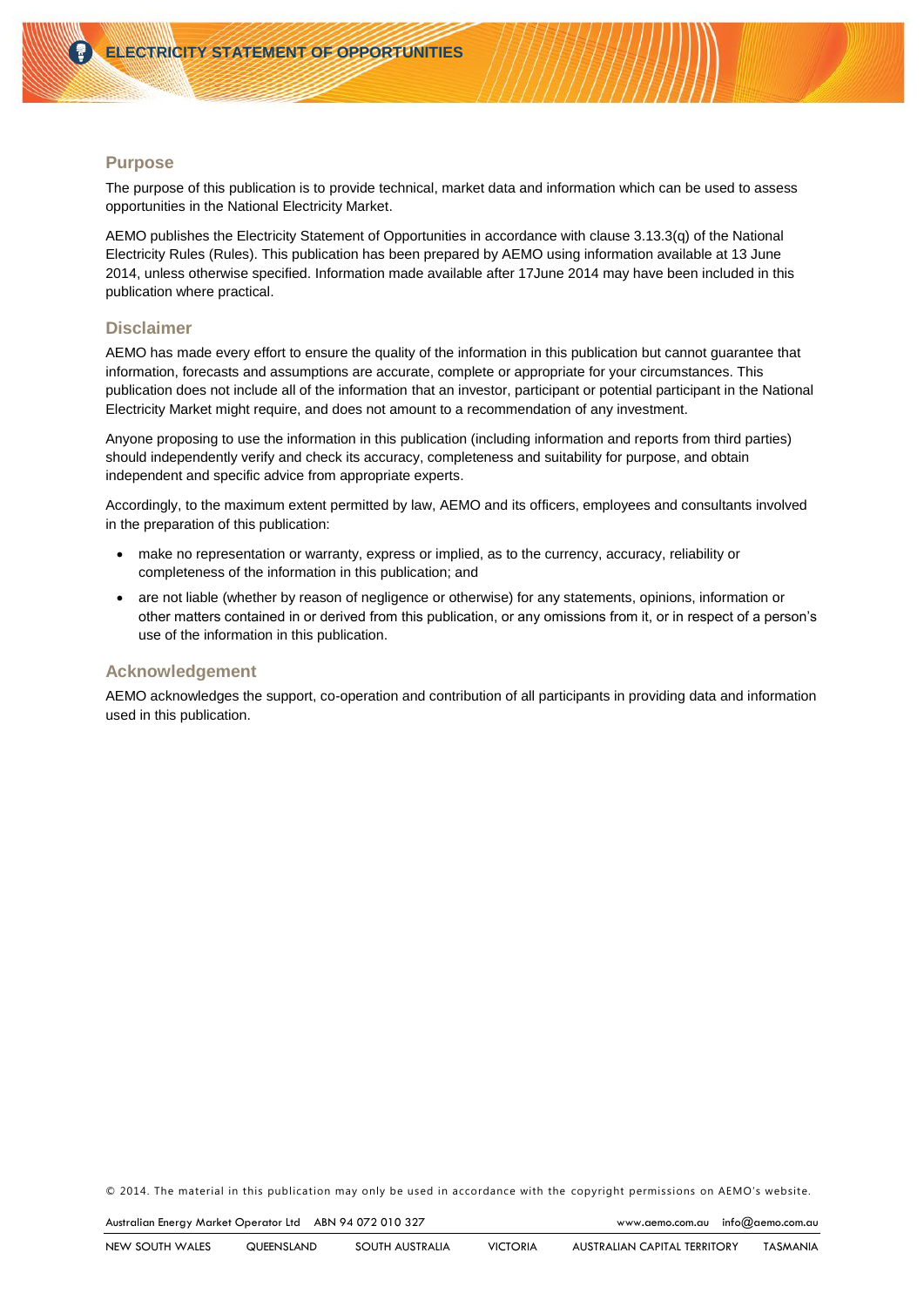## <span id="page-2-1"></span>EXECUTIVE SUMMARY

For the first time in the National Electricity Market's (NEM) history, as a result of decreasing operational consumption, no new capacity is required in any NEM region to maintain supply-adequacy over the next 10 years.

The 2014 Electricity Statement of Opportunities (ESOO) assesses the adequacy of existing and committed electricity supply to meet operational consumption in all NEM regions; this indicates when additional investment in generation or demand-side participation may be required to maintain electricity supply reliability.<sup>1</sup>

This means that, provided existing generation remains available, new capacity is not required to maintain system reliability under high, medium, and low economic growth scenarios. This situation is summarised in [Table](#page-2-0) 1.

|                        | Low scenario          |                          | <b>Medium scenario</b> |                          | <b>High scenario</b> |                                   |
|------------------------|-----------------------|--------------------------|------------------------|--------------------------|----------------------|-----------------------------------|
| <b>Region</b>          | <b>Timing</b>         | <b>Shortfall</b>         | <b>Timing</b>          | <b>Shortfall</b>         | <b>Timing</b>        | <b>Shortfall</b>                  |
| Queensland             | Beyond<br>$2023 - 24$ | $\blacksquare$           | Beyond<br>$2023 - 24$  | $\blacksquare$           | Beyond<br>2023-24    | 34 MWh<br>$0.0001\%$ <sup>a</sup> |
| <b>New South Wales</b> | Beyond<br>$2023 - 24$ | $\overline{\phantom{a}}$ | Beyond<br>$2023 - 24$  |                          | Beyond<br>2023-24    | $\blacksquare$                    |
| <b>Victoria</b>        | Beyond<br>2023-24     | $\blacksquare$           | Beyond<br>$2023 - 24$  |                          | Beyond<br>2023-24    | $\blacksquare$                    |
| <b>South Australia</b> | Beyond<br>2023-24     |                          | Beyond<br>$2023 - 24$  |                          | Beyond<br>2023-24    | $\blacksquare$                    |
| <b>Tasmania</b>        | Beyond<br>2023-24     | $\overline{\phantom{a}}$ | Beyond<br>$2023 - 24$  | $\overline{\phantom{a}}$ | Beyond<br>2023-24    | $\overline{\phantom{a}}$          |

<span id="page-2-0"></span>**Table 1: Summary of supply adequacy shortfalls**

<sup>a</sup> Below the 0.002% reliability requirement.

#### **Surplus capacity assessment**

More than 7,500 MW would need to be removed from the market to affect supply-adequacy in 2014–15.

There is potentially between 7,650 MW and 8,950 MW of surplus capacity across the NEM in 2014–15. Approximately 90% of this is in New South Wales, Queensland, and Victoria.

As operational consumption grows, the level of surplus capacity decreases. However, even with 10 years of consumption growth, by 2023-24 between 1,100 MW and 3,100 MW of capacity could still be withdrawn from each of New South Wales, Queensland, and Victoria without breaching the reliability standard.<sup>2</sup>

An assessment of this surplus capacity is given in Chapter 2, and the results are presented in Table 2 below. The range of values reflects differing consumption growth rates under high, medium, and low economic growth scenarios.

<sup>1</sup> AEMC. *Reliability Standards*. 1 July 2012. Available at: [http://www.aemc.gov.au/getattachment/f93100d9-72d2-46fb-9c25-](http://www.aemc.gov.au/getattachment/f93100d9-72d2-46fb-9c25-ac274a04ae58/Reliability-Standards-(to-apply-from-1-July-2012).aspx)

[ac274a04ae58/Reliability-Standards-\(to-apply-from-1-July-2012\).aspx.](http://www.aemc.gov.au/getattachment/f93100d9-72d2-46fb-9c25-ac274a04ae58/Reliability-Standards-(to-apply-from-1-July-2012).aspx) Viewed 17 June 2014.

<sup>2</sup> These studies have considered only the impact on system reliability, and assume that only base load capacity is withdrawn. The studies do not consider market prices, profitability, or other costs and incentives that impact commercial decisions to withdraw generation assets.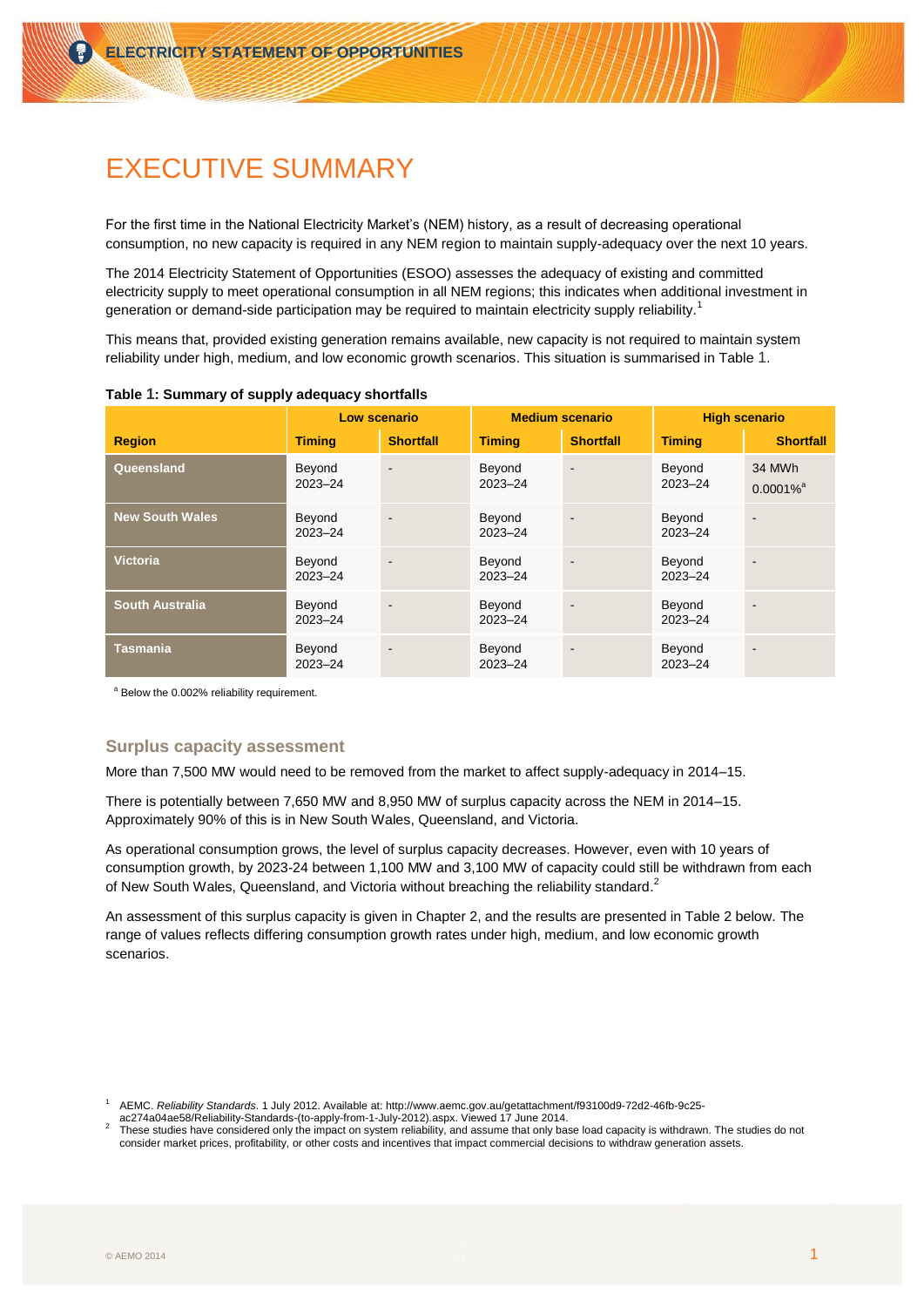| <b>Region</b>          | $2014 - 15$                   | $2023 - 24$                    |
|------------------------|-------------------------------|--------------------------------|
| Queensland             | Between 2,200 MW and 2,850 MW | Between 1,100 MW and 3,650 MW  |
| <b>New South Wales</b> | Between 2,800 MW and 3,100 MW | Between 1,500 MW and 3,450 MW  |
| <b>Victoria</b>        | Between 1,950 MW and 2,200 MW | Between 1,450 MW and 3,100 MW  |
| <b>South Australia</b> | Between 550 MW and 600 MW     | Between 350 MW and 1,050 MW    |
| <b>Tasmania</b>        | Between 150 MW and 200 MW     | Between 250 MW and 750 MW      |
| <b>Total</b>           | Between 7,650 MW and 8,950 MW | Between 4,650 MW and 12,000 MW |

#### <span id="page-3-0"></span>**Table 2: Surplus capacity by region across high, medium, and low growth scenarios**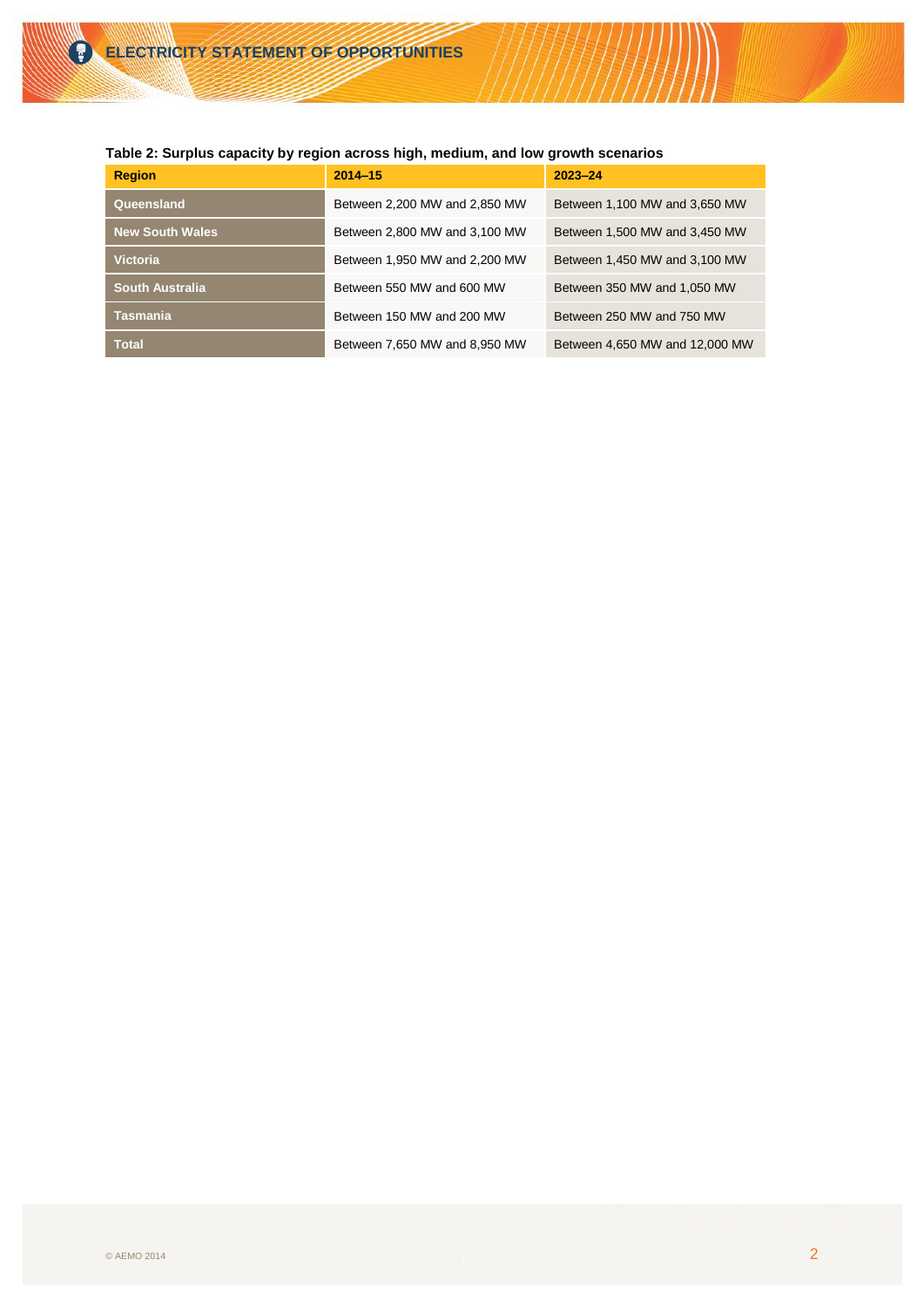## **CONTENTS**

WW

|                                 | <b>EXECUTIVE SUMMARY</b>                                                                                                        |                            |  |
|---------------------------------|---------------------------------------------------------------------------------------------------------------------------------|----------------------------|--|
|                                 | <b>CHAPTER 1 - PURPOSE</b>                                                                                                      | 5                          |  |
| 1.1<br>1.2                      | Changes to the 2014 ESOO<br>Scenario modelling                                                                                  | 5<br>5                     |  |
|                                 | <b>CHAPTER 2 - THE NEM-WIDE OUTLOOK</b>                                                                                         | 6                          |  |
| 2.1<br>2.2<br>2.3<br>2.4        | NEM supply adequacy results<br><b>Consumption trends</b><br><b>Generation investment trends</b><br>Opportunities for investment | 6<br>9<br>10<br>12         |  |
|                                 | <b>CHAPTER 3 - REGIONAL OUTLOOK</b>                                                                                             | 14                         |  |
| 3.1<br>3.2<br>3.3<br>3.4<br>3.5 | Queensland<br><b>New South Wales</b><br>Victoria<br>South Australia<br>Tasmania                                                 | 14<br>16<br>18<br>19<br>21 |  |
|                                 | <b>CHAPTER 4 - LINKS TO SUPPORTING INFORMATION</b>                                                                              | 23                         |  |
|                                 | <b>APPENDIX A - ESOO COMPONENT GUIDE</b>                                                                                        | 24                         |  |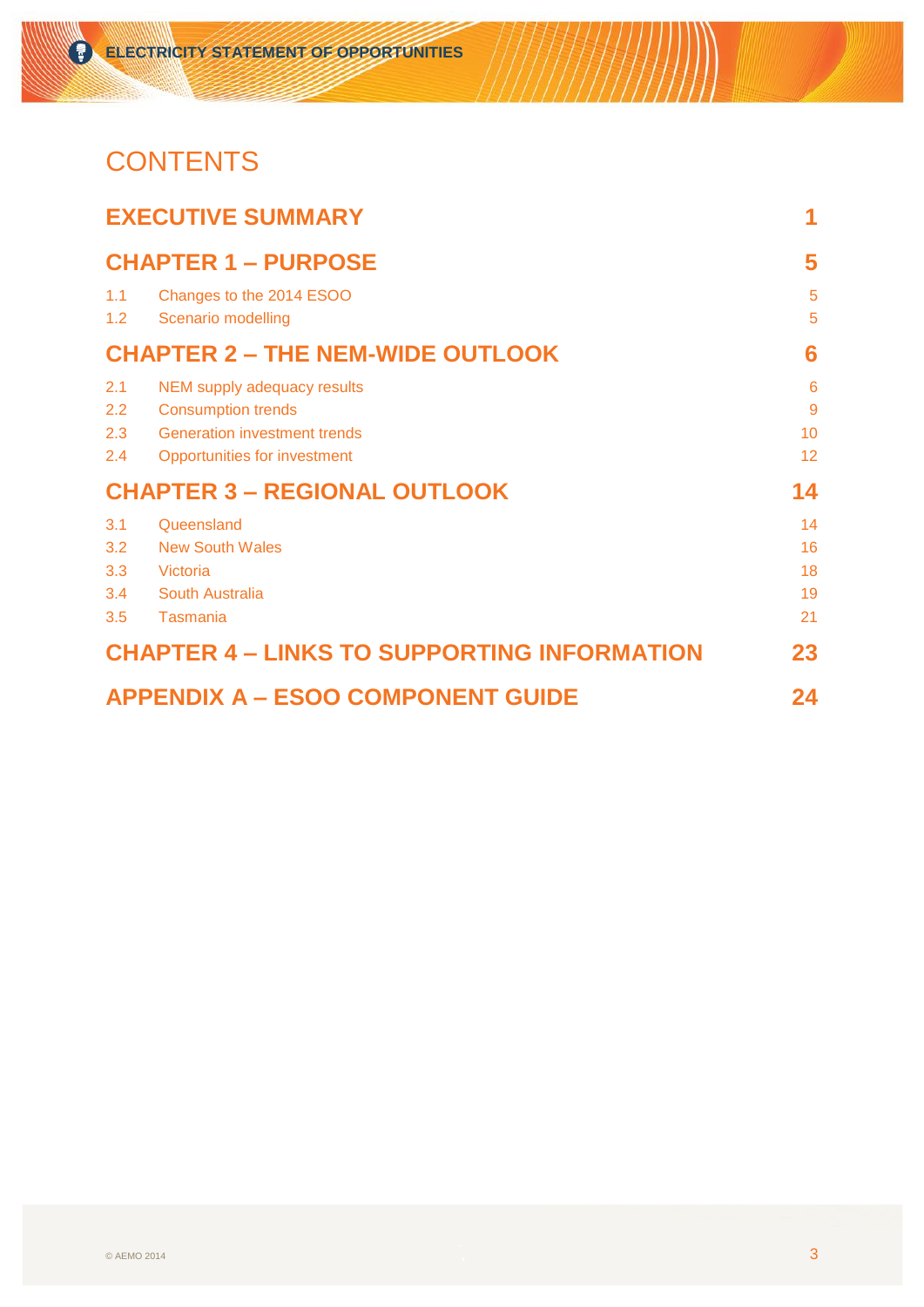## TABLES

WW

| Table 1: Summary of supply adequacy shortfalls                                     | 1              |
|------------------------------------------------------------------------------------|----------------|
| Table 2: Surplus capacity by region across high, medium, and low growth scenarios  | $\overline{2}$ |
| Table 3: 2014 ESOO scenario reference table                                        | 5              |
| Table 4: Regional LRC timing and highest annual USE per scenario                   | 6              |
| Table 5: Comparison of 2013 ESOO and 2014 ESOO high scenario results               | 7              |
| Table 6: Surplus capacity by region (MW)                                           | 8              |
| Table 7: Minor revisions to generation capacity since the 2013 ESOO                | 12             |
| Table 8: Queensland supply-demand outlook summary                                  | 15             |
| Table 9: Queensland generation and project capacity by generation type (MW)        | 16             |
| Table 10: New South Wales supply-demand outlook summary                            | 16             |
| Table 11: New South Wales generation and project capacity by generation type (MW)  | 17             |
| Table 12: Victoria supply-demand outlook summary                                   | 18             |
| Table 13: Victorian generation and project capacity by generation type (MW)        | 19             |
| Table 14: South Australia supply-demand outlook summary                            | 20             |
| Table 15: South Australian generation and project capacity by generation type (MW) | 21             |
| Table 16: Tasmania supply–demand outlook summary                                   | 21             |
| Table 17: Tasmanian generation and project capacity by generation type (MW)        | 22             |
| Table 18: Links to supporting information                                          | 23             |
| Table 19: ESOO checklist of compliance clauses                                     | 24             |

## FIGURES

| Figure 1: Surplus capacity under medium scenario                       | 8  |
|------------------------------------------------------------------------|----|
| Figure 2: Comparison of 2013 and 2014 NEFR annual NEM energy forecasts | 9  |
| Figure 3: Forecast and actual consumption 2013-14                      | 10 |
| Figure 4: Proposed generation                                          | 11 |
| Figure 5: Generation from rooftop PV                                   | 13 |
| Figure 6: Surplus capacity in the NEM                                  | 14 |
| Figure 7: Surplus capacity in Queensland                               | 15 |
| Figure 8: Surplus capacity in New South Wales                          | 17 |
| Figure 9: Surplus capacity in Victoria                                 | 19 |
| Figure 10: Surplus capacity in South Australia                         | 20 |
| Figure 11: Surplus capacity in Tasmania                                | 22 |
|                                                                        |    |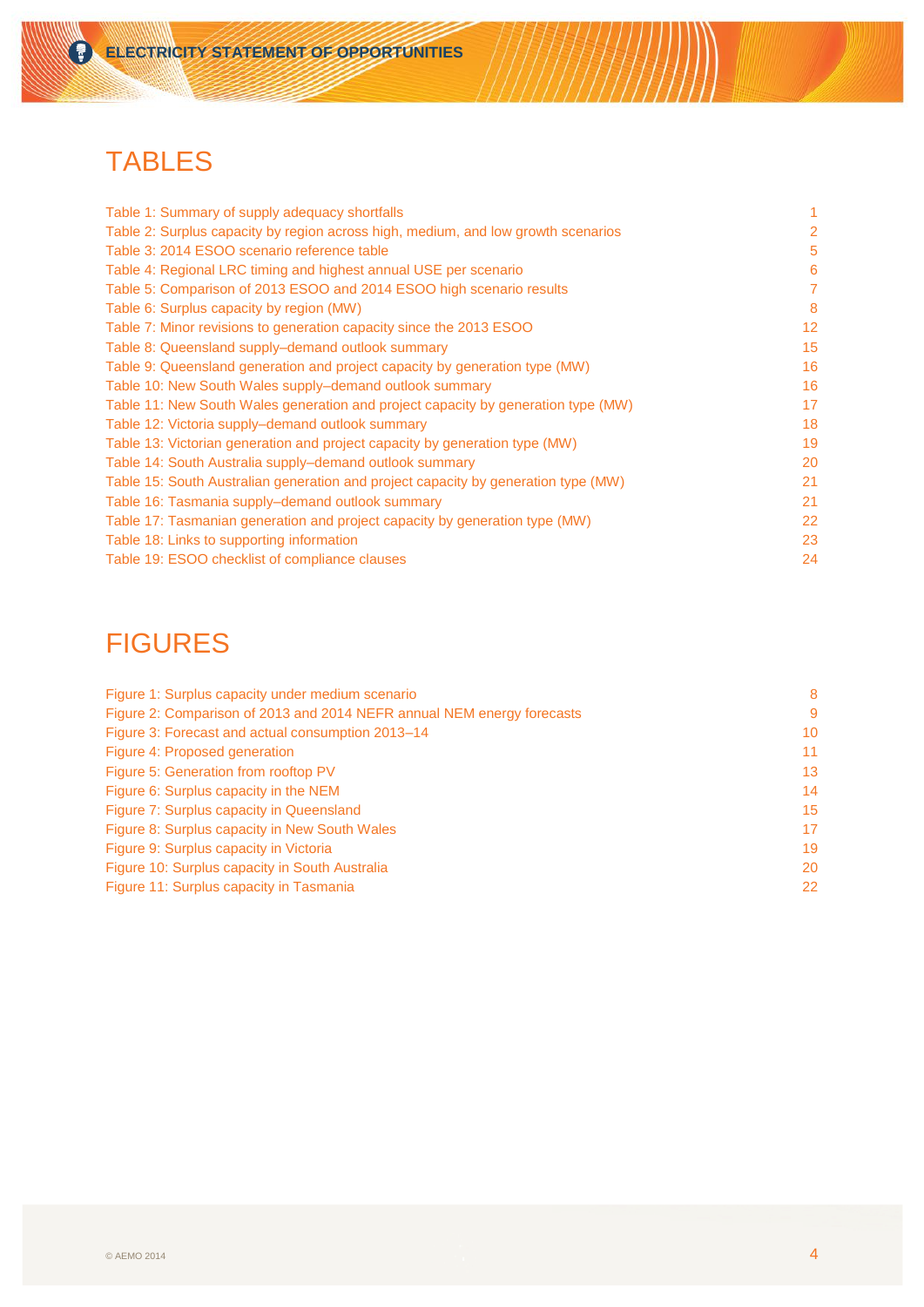## <span id="page-6-0"></span>CHAPTER 1 – PURPOSE

The ESOO provides an adequacy assessment of electricity supply to meet consumption across the NEM over a 10-year outlook period, and under a range of scenarios.

It provides information about supply and demand trends to support efficient decision-making by industry participants, investors, and policy-makers, in the long-term interests of Australian electricity consumers.

### <span id="page-6-1"></span>**1.1 Changes to the 2014 ESOO**

The 2014 ESOO modelling methodology is consistent with that used in 2013. Input data was updated to reflect the latest demand forecasts developed for the 2014 National Electricity Forecasting Report (NEFR)<sup>3</sup>, and committed and existing generator availabilities as at 1 July 2014.

Following the 2013 ESOO, AEMO began publishing quarterly supply–demand snapshots to keep the market informed of generation fleet changes, consumption trends, and the resulting impacts on supply adequacy.

The 2014 ESOO summarises those snapshots to provide a comprehensive report, and includes additional commentary and analysis using AEMO's latest generator survey results and electricity consumption forecasts. As part of the generator survey, participants were able to comment on which projects were now unlikely to proceed.

Chapter 4 provides links to these and other supporting information sources.

### <span id="page-6-2"></span>**1.2 Scenario modelling**

The 2014 ESOO considers the three scenarios listed in [Table 3.](#page-6-3) Additional detail about each of these scenarios is available on AEMO's Planning Assumptions page.<sup>4</sup>

<span id="page-6-3"></span>

| Table 3: 2014 ESOO scenario reference table |  |  |  |
|---------------------------------------------|--|--|--|
|---------------------------------------------|--|--|--|

| <b>2014 ESOO and</b><br><b>NEFR</b> reference | <b>2014 AEMO</b><br>scenario name                        | <b>Economic</b><br>growth | <b>Energy</b><br>consumption | Carbon                                              | <b>Consumer</b><br>engagement |
|-----------------------------------------------|----------------------------------------------------------|---------------------------|------------------------------|-----------------------------------------------------|-------------------------------|
| <b>High scenario</b>                          | High energy<br>consumption from<br>centralised sources   | High                      | High                         | Zero cost from 2014-15<br>Low cost from $2021 - 22$ | Low engagement                |
| <b>Medium scenario</b>                        | Medium energy<br>consumption from<br>centralised sources | Medium                    | Medium                       | Zero cost from 2014-15<br>Medium cost from 2021-22  | Highly engaged                |
| Low scenario                                  | Low energy<br>consumption from<br>centralised sources    | Low                       | Low                          | Zero cost from 2014-15<br>High cost from 2018-19    | Highly engaged                |

<sup>3</sup> AEMO. Available at: http://www.aemo.com.au/Electricity/Planning/Forecasting/National-Electricity-Forecasting-Report. Viewed 17 June 2014. <sup>4</sup> AEMO. *2014 Scenario Descriptions.* Available at: http://www.aemo.com.au/Electricity/Planning/Related-Information/Planning-Assumptions. Viewed 17 June 2014.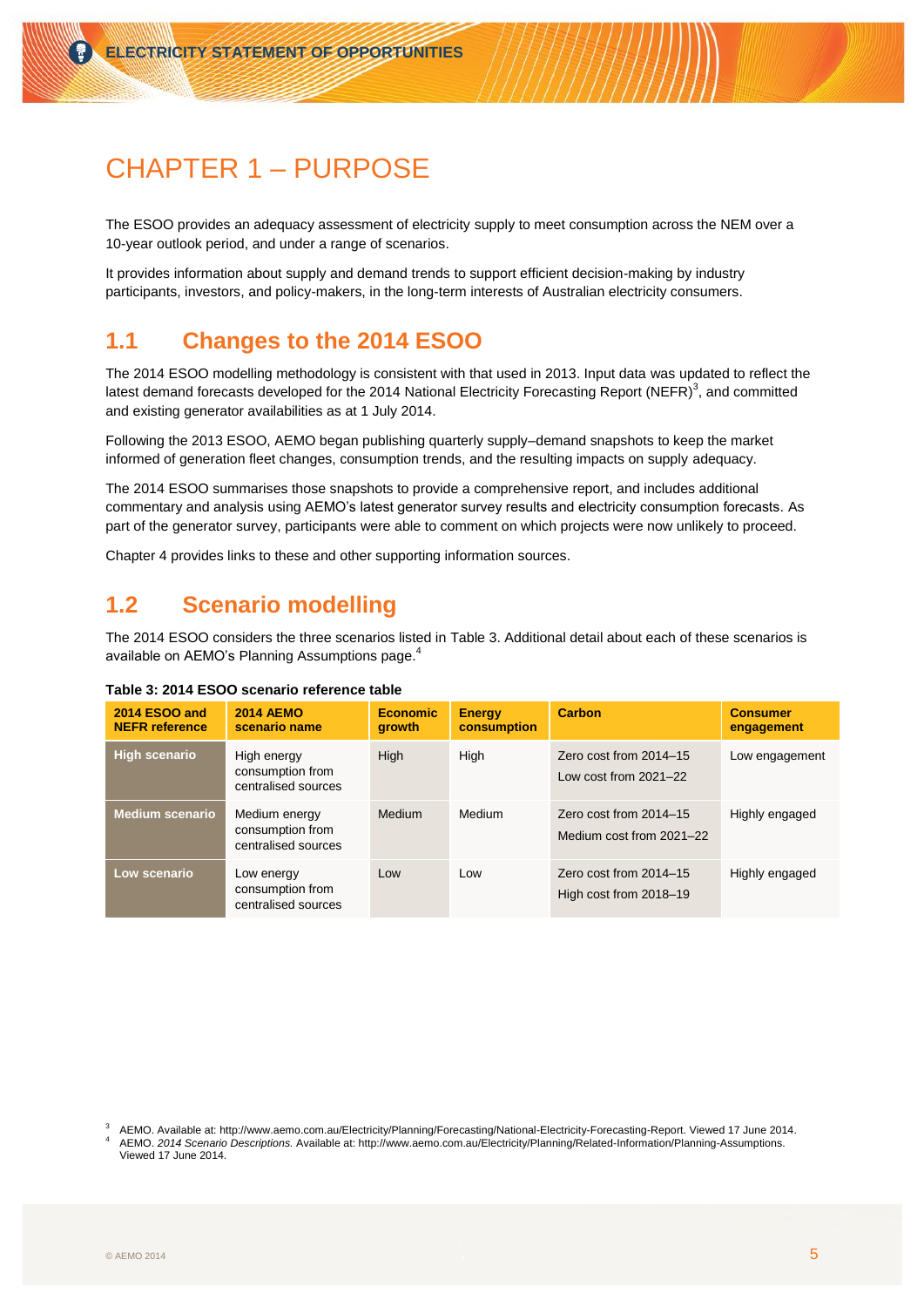## <span id="page-7-0"></span>CHAPTER 2 – THE NEM-WIDE OUTLOOK

The ESOO assesses the adequacy of existing and committed electricity supplies to meet projected consumption across the NEM by identifying Low Reserve Capacity (LRC) points. These indicate when additional investment in generation or demand-side response may be required to maintain electricity supply reliability within the NEM reliability standard.<sup>5</sup>

### <span id="page-7-1"></span>**2.1 NEM supply adequacy results**

[Table 4](#page-7-2) summarises the LRC points and the highest annual unserved energy (USE) observed in each scenario. USE is only observed in Queensland, and only under the high growth scenario. Even under this scenario, USE outcomes remain well within the reliability standard threshold of 0.002% of annual electricity consumption.

|                        | Low                   |            | <b>Medium</b>         |                          | <b>High</b>           |                   |
|------------------------|-----------------------|------------|-----------------------|--------------------------|-----------------------|-------------------|
| <b>Region</b>          | <b>First LRC</b>      | <b>USE</b> | <b>First LRC</b>      | <b>USE</b>               | <b>First LRC</b>      | <b>USE</b>        |
| Queensland             | Beyond<br>$2023 - 24$ |            | Beyond<br>$2023 - 24$ |                          | Beyond<br>$2023 - 24$ | 34 MWh<br>0.0001% |
| <b>New South Wales</b> | Beyond<br>2023-24     |            | Beyond<br>$2023 - 24$ | $\overline{\phantom{0}}$ | Beyond<br>$2023 - 24$ |                   |
| <b>Victoria</b>        | Beyond<br>2023-24     |            | Beyond<br>$2023 - 24$ | $\overline{\phantom{a}}$ | Beyond<br>$2023 - 24$ |                   |
| <b>South Australia</b> | Beyond<br>2023-24     |            | Beyond<br>$2023 - 24$ | $\overline{\phantom{a}}$ | Beyond<br>$2023 - 24$ |                   |
| <b>Tasmania</b>        | Beyond<br>$2023 - 24$ |            | Beyond<br>$2023 - 24$ |                          | Beyond<br>2023-24     |                   |

#### <span id="page-7-2"></span>**Table 4: Regional LRC timing and highest annual USE per scenario**

AEMO's adequacy modelling accounts for the hourly generation output of wind farms, and includes any contributions toward avoiding USE. However, at times of maximum demand (when the majority of USE occurs), only a percentage of wind generation is typically available.<sup>6</sup>

Information about projected monthly energy, utilisation of inter-regional support to meet electricity consumption, and modelled interconnector flow is available in the regional data files on the ESOO webpage.

As the 2014 ESOO modelling only considers existing and committed projects, potential changes to the Renewable Energy Target (RET) and carbon price are not expected to have an immediate impact on the supply adequacy results. However, any changes to these policies will affect the future mix of generation projects by altering the incentives for either new technology investment or withdrawal of existing capacity.

The 2014 NEFR projections assume that a zero carbon price from 2014–15 persists for three to six years, depending on scenario.

#### **Comparison with the 2013 ESOO**

Consistent with the 2013 ESOO, the 2014 modelling shows no reserve deficits under the low growth scenario. Under medium growth conditions, the previous LRC point in Queensland (2019–20) is deferred by at least four years to beyond 2023–24. No other LRC points exist under the medium growth scenario.

<sup>5</sup> AEMC. *NEM Reliability Standard – Generation and Bulk Supply*. Available at: [http://www.aemc.gov.au/getattachment/f93100d9-72d2-46fb-9c25](http://www.aemc.gov.au/getattachment/f93100d9-72d2-46fb-9c25-ac274a04ae58/Reliability-Standards-(to-apply-from-1-July-2012).aspx) [ac274a04ae58/Reliability-Standards-\(to-apply-from-1-July-2012\).aspx.](http://www.aemc.gov.au/getattachment/f93100d9-72d2-46fb-9c25-ac274a04ae58/Reliability-Standards-(to-apply-from-1-July-2012).aspx) Viewed 17 June 2014.

<sup>6</sup> For more information on the treatment of wind generation, see Section 3.1.1 of the *ESOO Methodology*.

<sup>7</sup> Available at: http://www.aemo.com.au/Electricity/Planning/Electricity-Statement-of-Opportunities. Viewed 17 June 2014.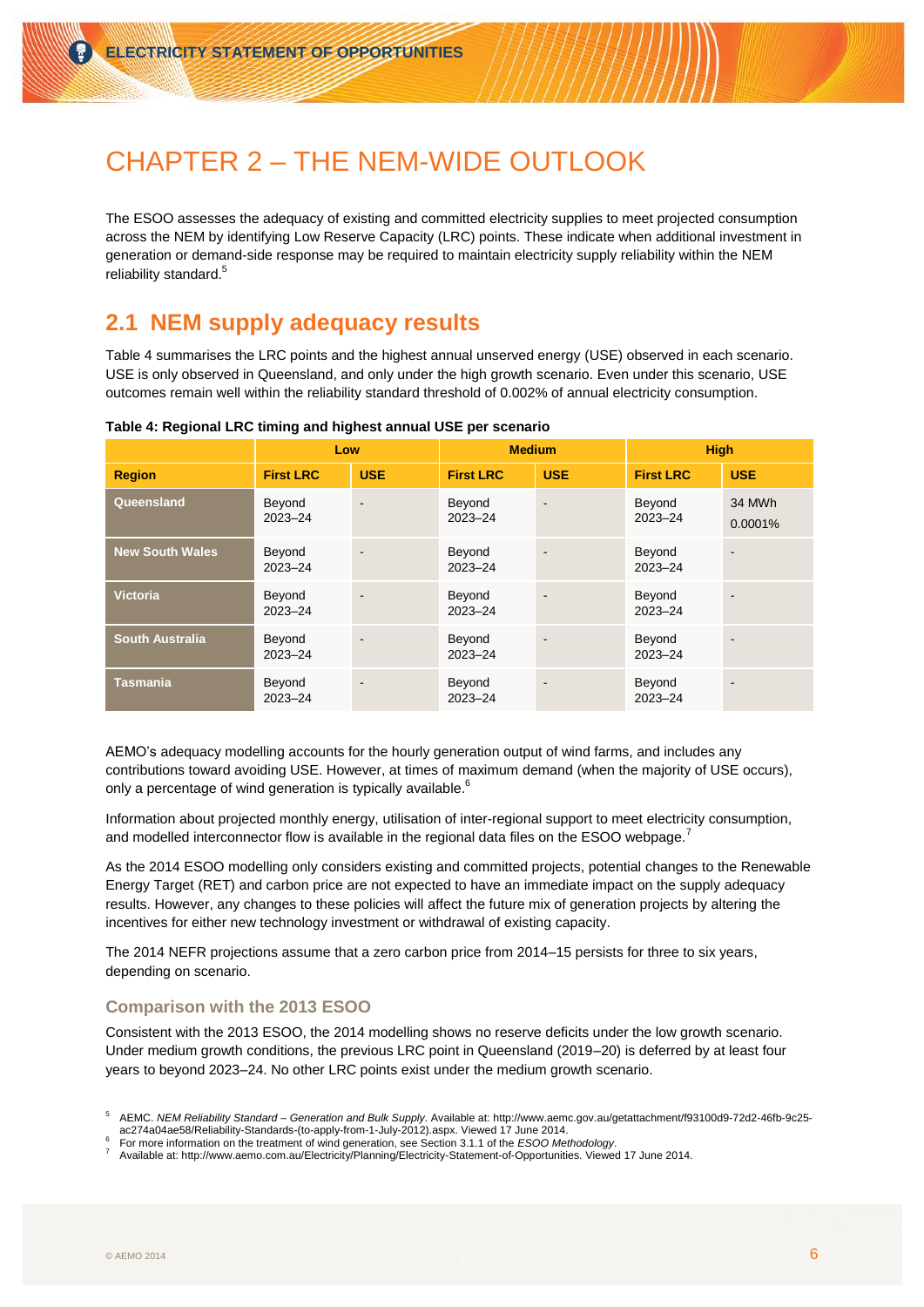It is more likely that LRC points will occur under the high growth scenario as it projects the largest growth in consumption. Even under the high growth scenario, however, all previously reported LRC points are delayed beyond 2023–24. [Table 5](#page-8-0) compares 2013 and 2104 high scenario results, showing deferrals of at least eight years in Queensland, four years in South Australia, and three years in both New South Wales and Victoria.

| <b>Region</b>       | Queensland            | <b>New South Wales</b>       | <b>Victoria</b>       | <b>South Australia</b> | <b>Tasmania</b>       |
|---------------------|-----------------------|------------------------------|-----------------------|------------------------|-----------------------|
| 2013 ESOO LRC point | 2016-17               | $2021 - 22$                  | $2021 - 22$           | $2020 - 21$            | Beyond winter<br>2023 |
| 2014 ESOO LRC point | Beyond<br>$2023 - 24$ | <b>Bevond</b><br>$2023 - 24$ | Beyond<br>$2023 - 24$ | Beyond<br>$2023 - 24$  | Beyond<br>2023-24     |

#### <span id="page-8-0"></span>**Table 5: Comparison of 2013 ESOO and 2014 ESOO high scenario results**

#### **Surplus capacity assessment**

The high levels of reserve currently available in the NEM suggest that some existing capacity could be removed from the market without affecting system reliability.

AEMO undertook a study to calculate how much generation capacity could be removed from the NEM without affecting system reliability.

The study only considers the impact of removals on system reliability, and assumes that only base-load capacity is withdrawn. It does not consider market prices, profitability, or other costs and incentives that affect commercial decisions to withdraw generation assets. The study does not consider which units may be withdrawn and does not look at local impacts on transmission networks. It is possible that local reliability issues could result from transmission constraints depending on which units were retired.

AEMO compared total available capacity, including simulated forced outages, to total consumption for each region, including interconnector flows. Capacity was then subtracted until the reliability standard (0.002% USE) was met. Any withdrawn capacity was not taken into account when calculating surplus capacity. AEMO calculated surplus capacity for the three ESOO scenarios.

[Figure 1](#page-9-1) shows the amount of capacity that can be removed for each individual region under the medium scenario.

[Table 6](#page-9-0) shows that with existing capacity, there could be as much as 8,950 MW of surplus capacity across the NEM in 2014–15. Approximately 90% of this is in New South Wales, Queensland, and Victoria.

Even after 10 years, between 4,650 MW and 10,200 MW of capacity could still be withdrawn from New South Wales, Queensland, and Victoria in 2023–24 without breaching the reliability standard.

Surplus capacity in South Australia, Tasmania, and Victoria remains relatively stable across the 10-year outlook, consistent with consumption forecasts in these regions.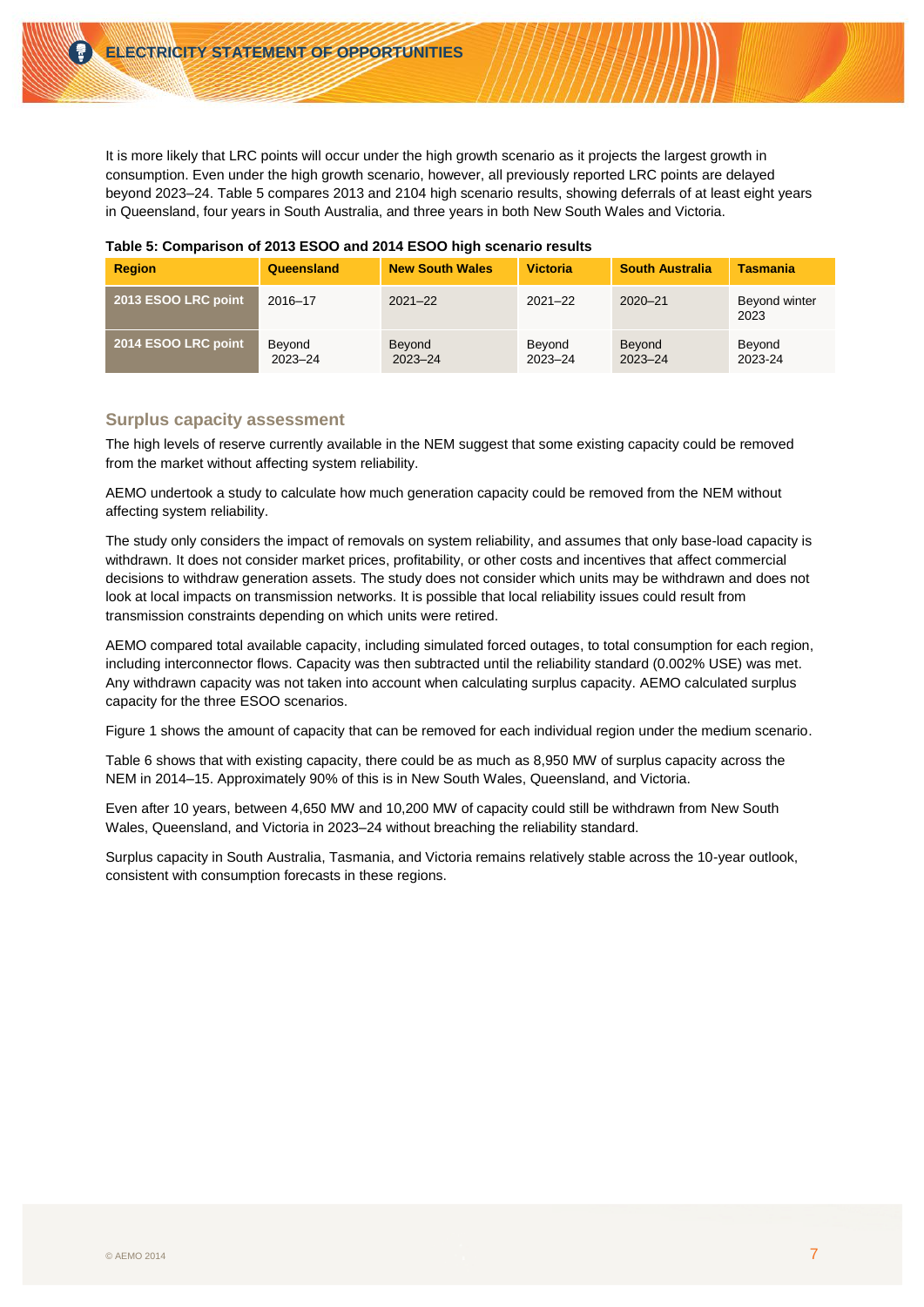<span id="page-9-1"></span>



The range of possible surplus capacity represents the different operational consumption growth rates per scenario. The low scenario forecasts a decline in operational consumption, which means that less generation would be needed. The high scenario forecasts growth in operational consumption, which means that more generation would be needed, resulting in less surplus capacity.

| <b>Region</b>          | $2014 - 15$     | $2023 - 24$      |  |  |  |  |
|------------------------|-----------------|------------------|--|--|--|--|
| Queensland             | $2,200 - 2,850$ | $1,100 - 3,650$  |  |  |  |  |
| <b>New South Wales</b> | $2,800 - 3,100$ | $1,500 - 3,450$  |  |  |  |  |
| <b>Victoria</b>        | $1,950 - 2,200$ | $1,450 - 3,100$  |  |  |  |  |
| <b>South Australia</b> | $550 - 600$     | $350 - 1,050$    |  |  |  |  |
| Tasmania               | $150 - 200$     | $250 - 750$      |  |  |  |  |
| <b>Total</b>           | $7,650 - 8,950$ | $4,650 - 12,000$ |  |  |  |  |

<span id="page-9-0"></span>

|  |  | Table 6: Surplus capacity by region (MW) |  |  |
|--|--|------------------------------------------|--|--|
|--|--|------------------------------------------|--|--|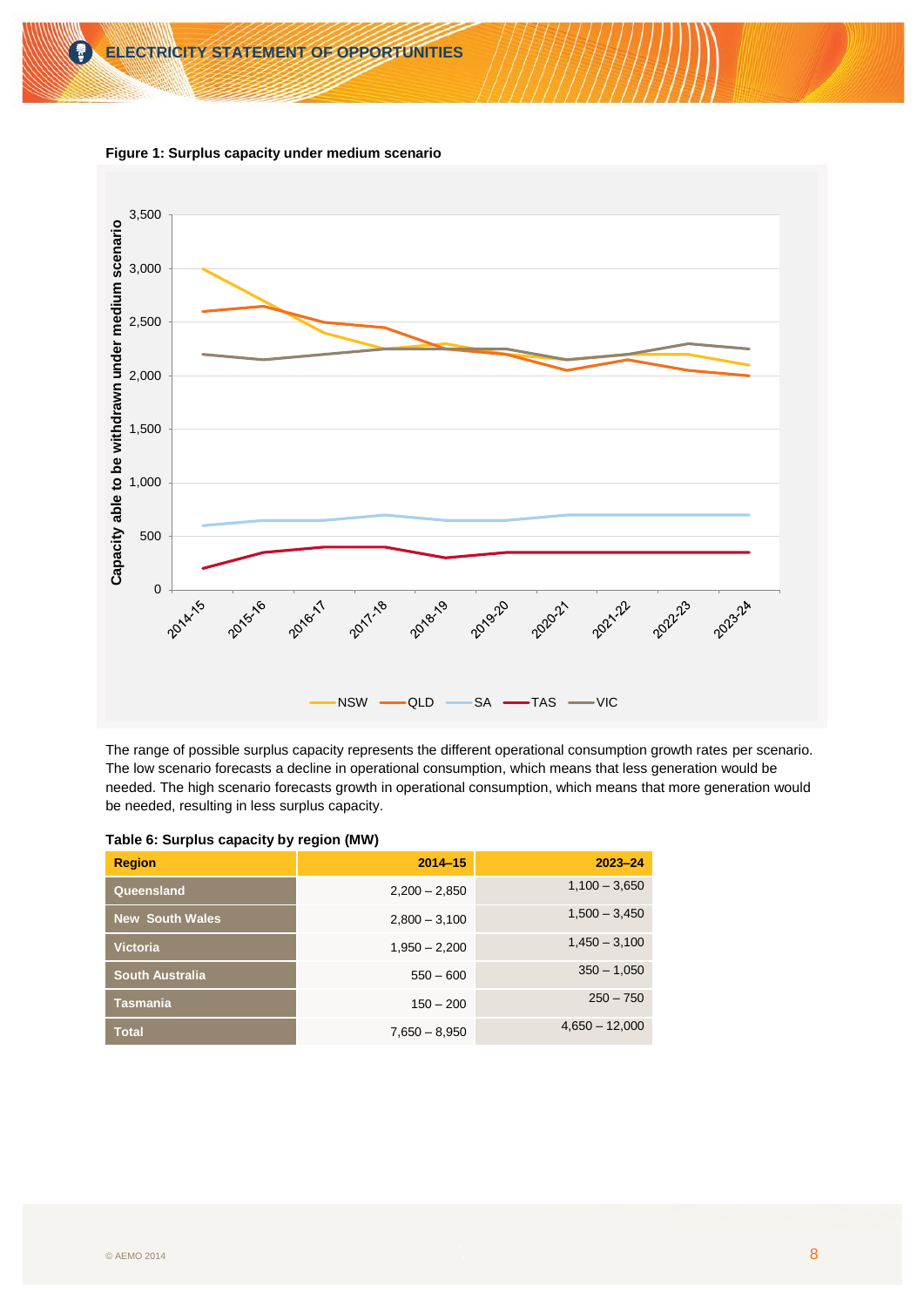### <span id="page-10-0"></span>**2.2 Consumption trends**

Changes to LRC points since the 2013 ESOO are primarily linked to the lower forecast growth in electricity consumption reported in the 2014 NEFR.<sup>8</sup>

The 10-year average annual growth rate for the 2014 NEFR medium scenario is 0.3%, which is lower than the 1.3% forecast in the 2013 NEFR. The 2014 NEFR high scenario forecasts are lower than the 2013 NEFR medium scenario forecasts.

Reasons for reduced electricity consumption in the short-term (2013–14 to 2016–17) include:

- A decline in energy-intensive industries, including closure of the Point Henry aluminium smelter in Victoria.
- Strong growth (24% average annual) in rooftop PV installations, particularly in Queensland and Victoria.
- Strong growth (10% average annual) in total energy efficiency savings.

[Figure 2](#page-10-1) compares the 2013 and 2014 NEFR annual energy forecasts for the NEM. It also shows that actual energy consumption from the grid has declined for the last five consecutive years, and the 2014–15 forecast is 13,936 GWh lower than the 2005–06 equivalent.

Even under the high growth scenario, consumption is not projected to return to 2008–09 peak levels until 2018–19. Under the medium growth scenario, this does not occur within the forecast period.

#### <span id="page-10-1"></span>**Figure 2: Comparison of 2013 and 2014 NEFR annual NEM energy forecasts**



8 AEMO. Available at: http://www.aemo.com.au/Electricity/Planning/Forecasting/National-Electricity-Forecasting-Report. Viewed 17 June 2014.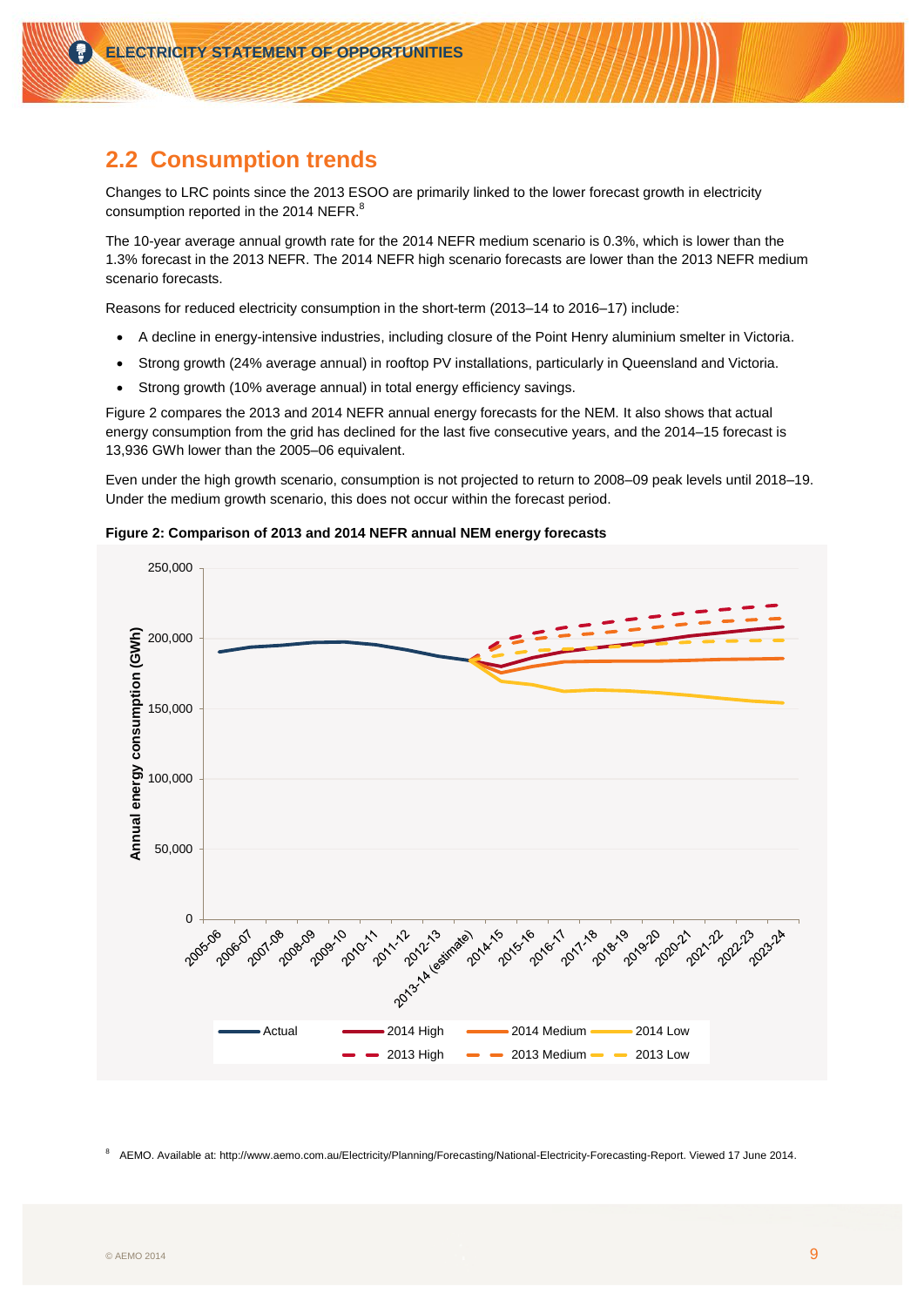[Figure 3](#page-11-1) compares the 2013 NEFR and the November 2013 NEFR Update forecasts with actual 2013–14 consumption. It shows that 2013–14 operational consumption is 2.95% lower than forecast, using 2013 NEFR medium scenario forecasts for July 2013 to September 2013, and November 2013 NEFR Updates for October 2013 to June 2014.



<span id="page-11-1"></span>**Figure 3: Forecast and actual consumption 2013–14**

### <span id="page-11-0"></span>**2.3 Generation investment trends**

NEM installed capacity<sup>9</sup> is 50,289 MW, and comprises a range of technologies (54% coal, 20% gas, 6% wind, 16% water, 4% other). This total includes the following changes since the 2013 ESOO:

- 170 MW of new generation capacity commissioned.
- 1,385 MW of thermal baseload generation capacity placed in storage.
- Minor revisions to summer, winter, or year-round generation capacity due to plant maintenance or plant capability reassessment.

 9 Including scheduled, semi-scheduled, and non-scheduled installed capacity.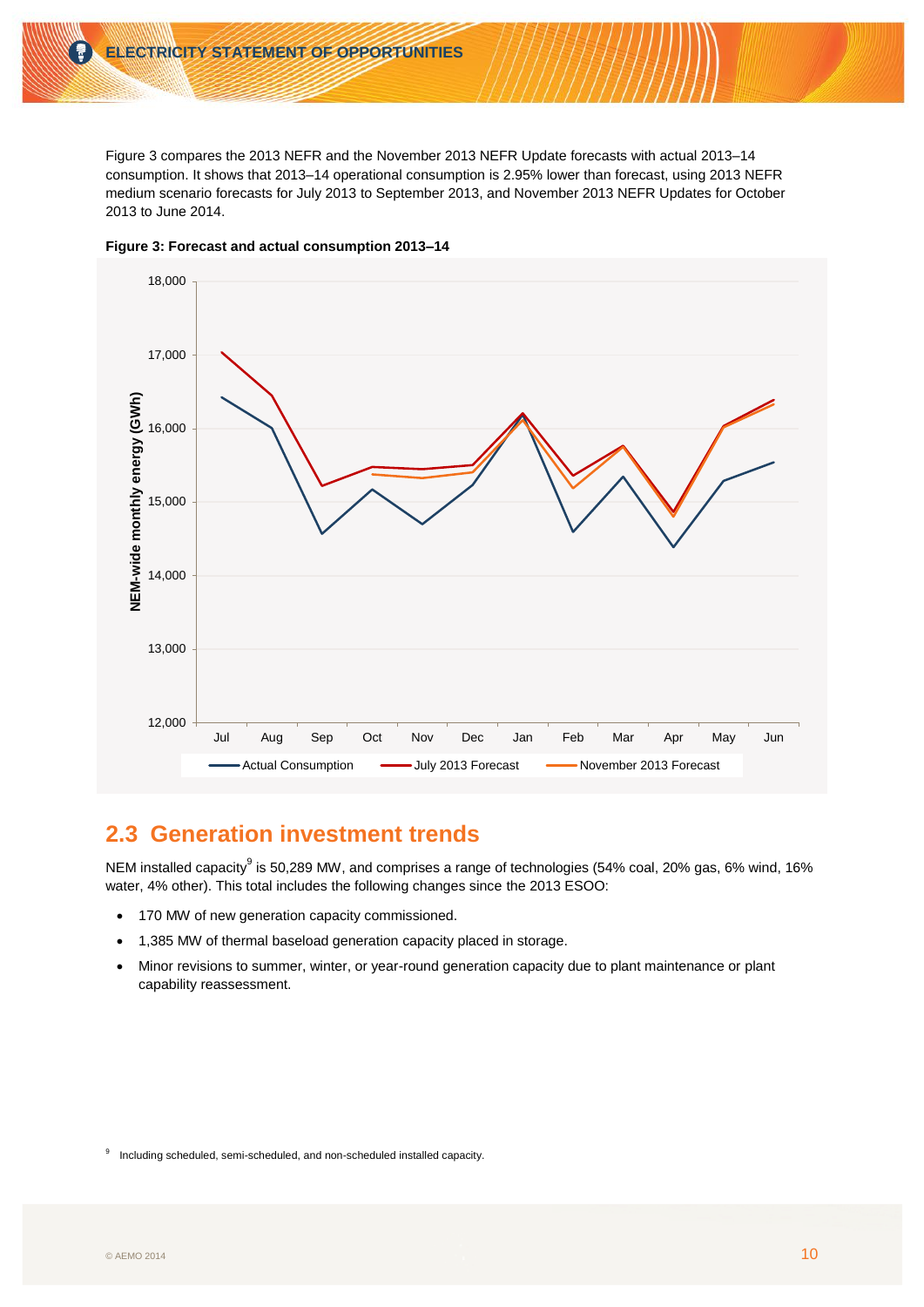The Musselroe Wind Farm (168 MW) was the only large-scale generation plant commissioned in 2013–14. The Mildura demonstration solar plant (1.5 MW) in Victoria and the Capital East Solar Farm (0.13 MW) in New South Wales were also commissioned in this period.

Committed projects total 1,165 MW capacity, with expected commissioning between July 2014 and January 2016. This capacity includes:

- 219 MW of large-scale solar generation comprising:
	- Kogan Creek in Queensland  $(44 \text{ MW}^{10})$ .
	- Broken Hill in New South Wales (53 MW).
	- Nyngan in New South Wales (102 MW).
	- Royalla in New South Wales (20 MW).
- 940.2 MW of wind generation comprising:
	- Gullen Range Wind Farm in New South Wales (165.5 MW).
	- Mt Mercer Wind Farm in Victoria (131.2 MW).
	- Snowtown Stage 2 in South Australia (270 MW).
	- Stage 1 Boco Rock Wind Farm<sup>11</sup> in New South Wales (113 MW).
	- Taralga Wind Farm in New South Wales (106.7 MW).
	- Portland Stage 4 Cape Nelson North and Cape Sir William Grant Wind Farm in Victoria (47.15 MW).
	- Bald Hills Phase 1 Wind Farm (106.6 MW) in Victoria.
- Wilga Park Power Station (gas) has 6 MW of additional capacity committed.

### **Wind** 58% Gas 25% Coal 8% Solar 4% Water Other 3% 2%

**Figure 4: Proposed generation**

The 56 MW Moree Solar PV project was classified as a committed project after the ESOO modelling work had commenced. While this project was not included in the current ESOO analysis, it is not expected to change the modelling results as the LRC points are already beyond the 10-year analysis horizon.

AEMO is also tracking 25,329 MW of proposed $12$  new generation capacity. As shown in Figure 4, this includes 58% (14,589 MW) wind, 25% (6,300 MW) gas, 8% (2,000 MW) coal, 4% (1,152 MW) solar, 2% (599 MW) water, and 3% (689 MW) other $^{13}$  generation.

The carbon legislation repeal is not expected to affect the adequacy results presented in this ESOO, but may affect the future mix of generation projects by changing incentives for both new investment and withdrawal of existing capacity.

AEMO will continue to monitor the status of generation projects, and keep the market informed through the Generator Information page and quarterly supply–demand snapshots.

 $10$  The 44 MW Kogan Creek capacity is not additional to the 730/744 MW summer/winter capacities of Kogan Creek; rather, it is a contribution towards total generation.

<sup>11</sup> This wind farm was committed after AEMO's generation information pages were released in June 2013, and prior to ESOO modelling commencement. AEMO used the revised capacity advised by Continental Wind Partners (113 MW) in the ESOO adequacy modelling, with previously advised commissioning and energisation dates, which have since been updated in the August 2013 Generation Information pages.<br><sup>12</sup> Proposed includes publicly announced and advanced projects only.

<sup>13</sup> "Other" comprises geological heat and biomass fuels.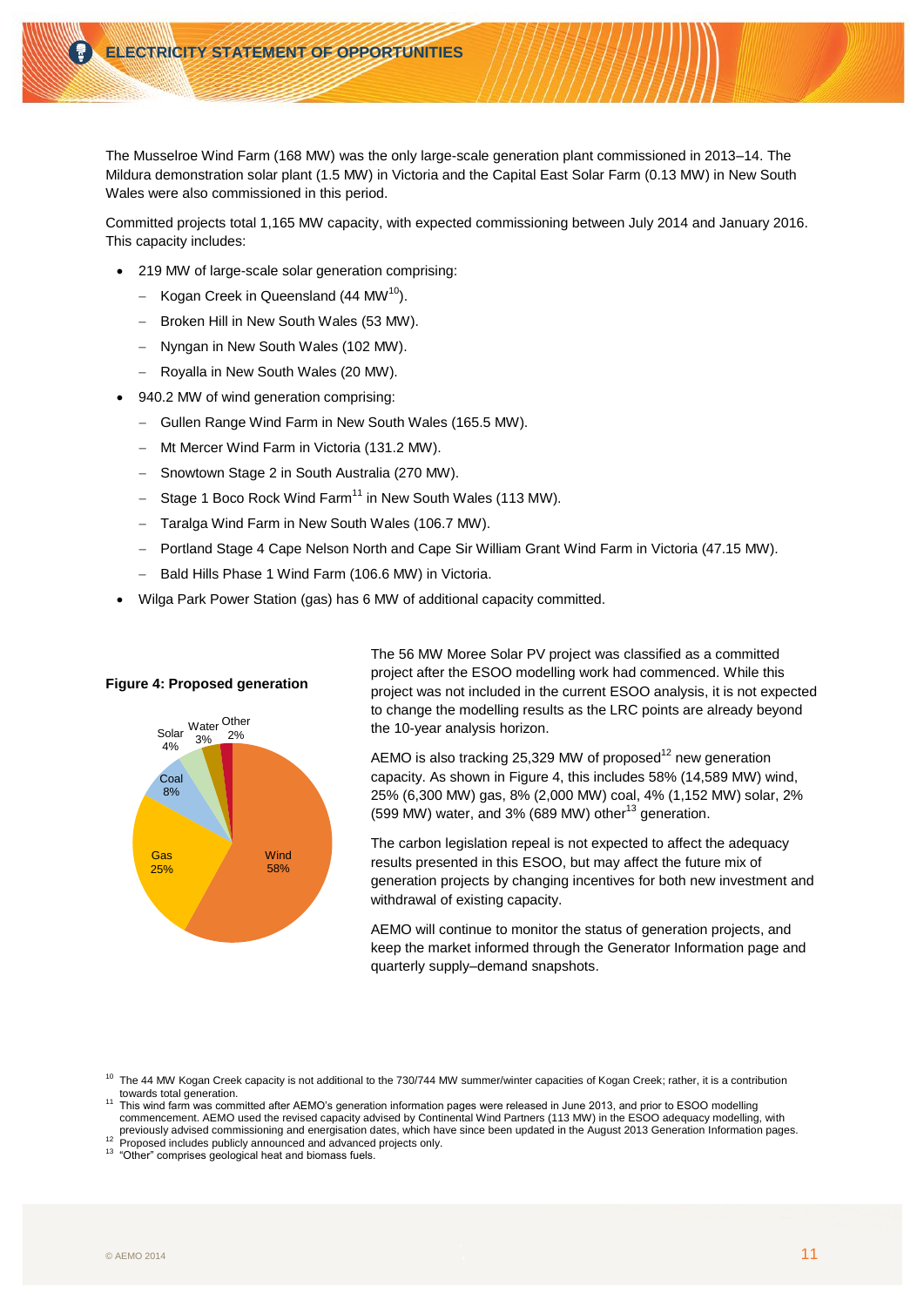#### **2.3.1 List of NEM generation capacity changes**

This section provides detail on capacity changes resulting from generation plant being placed into dry storage or other capacity reassessments.

Announcements about generation placed in storage since the 2013 ESOO total 1,385 MW:

- Swanbank E Power Station (385 MW gas) in Queensland is to withdraw from service in October 2014.
- Wallerawang C Power Station (1,000 MW coal) in New South Wales withdrew Unit 7 (500 MW) from service in January 2014. Unit 8 (500 MW) was also withdrawn from service in March 2014 on a three-month recall.

These changes are in addition to availability changes of the Playford B, Tarong, Morwell, and Collinsville power stations reported in the 2012 and 2013 ESOOs. Tarong Power Station Units 4 and 2 will return to service in July 2014 and June 2015 respectively.

Minor revisions to summer, winter, or year-round capacity due to plant maintenance or reassessment of plant capability are detailed in [Table 7.](#page-13-1)

| <b>Generator</b>                                  | <b>Region</b>   | <b>Capacity</b><br>change (MW) | <b>Reason</b>                                                                                               |
|---------------------------------------------------|-----------------|--------------------------------|-------------------------------------------------------------------------------------------------------------|
| <b>Bayswater Power Station</b>                    | New South Wales | $-20$                          | Reassessment of plant capacity.                                                                             |
| Loy Yang A                                        | Victoria        | -90                            | Revised rating in summer due to operational experience<br>in ambient conditions.                            |
| <b>Macarthur Wind Farm</b>                        | Victoria        | $-105$                         | Revised rating in summer due to actual behaviour of wind<br>generation assets during high temperature days. |
| <b>Morwell/Energy</b><br><b>BrixPower Station</b> | Victoria        | $-10$                          | Revised rating in summer due to the Morwell mine fire<br>destroying conveyors and restricting coal supply.  |

#### <span id="page-13-1"></span>**Table 7: Minor revisions to generation capacity since the 2013 ESOO**

### <span id="page-13-0"></span>**2.4 Opportunities for investment**

Given current consumption forecasts and generation fleet, new generation or demand-side response is not required to maintain electricity supply reliability within the NEM Reliability Standard.

However, investment opportunities may still arise through renewable energy generation incentive schemes, localised network issues or pockets of demand growth, or to manage system security issues arising from the intermittency of some renewable generation sources.

There are two major federal schemes that provide incentives to invest in large-scale generation: the RET, which is currently under review; and the carbon pricing mechanism, which was repealed in July 2014.

Some states and territories have additional incentive schemes, such as the Australian Capital Territory which incentivises renewable generation above federally-mandated targets.

Changes to these schemes may affect investor appetite for renewable generation investment, alter incentives for withdrawing existing plant, or affect the timing and technology of proposed future projects. AEMO will continue to monitor generation fleet changes, and keep the market informed through the Generator Information page, and quarterly supply–demand snapshots.

If the current rate of uptake in renewable generation continues, or there is a major withdrawal of existing capacity, opportunities to manage security or other issues associated with high proportions of non-synchronous generation may emerge. This may be through providing additional peaking capacity or new storage technologies, such as large-scale pumped storage hydro plants or smaller-scale battery storage.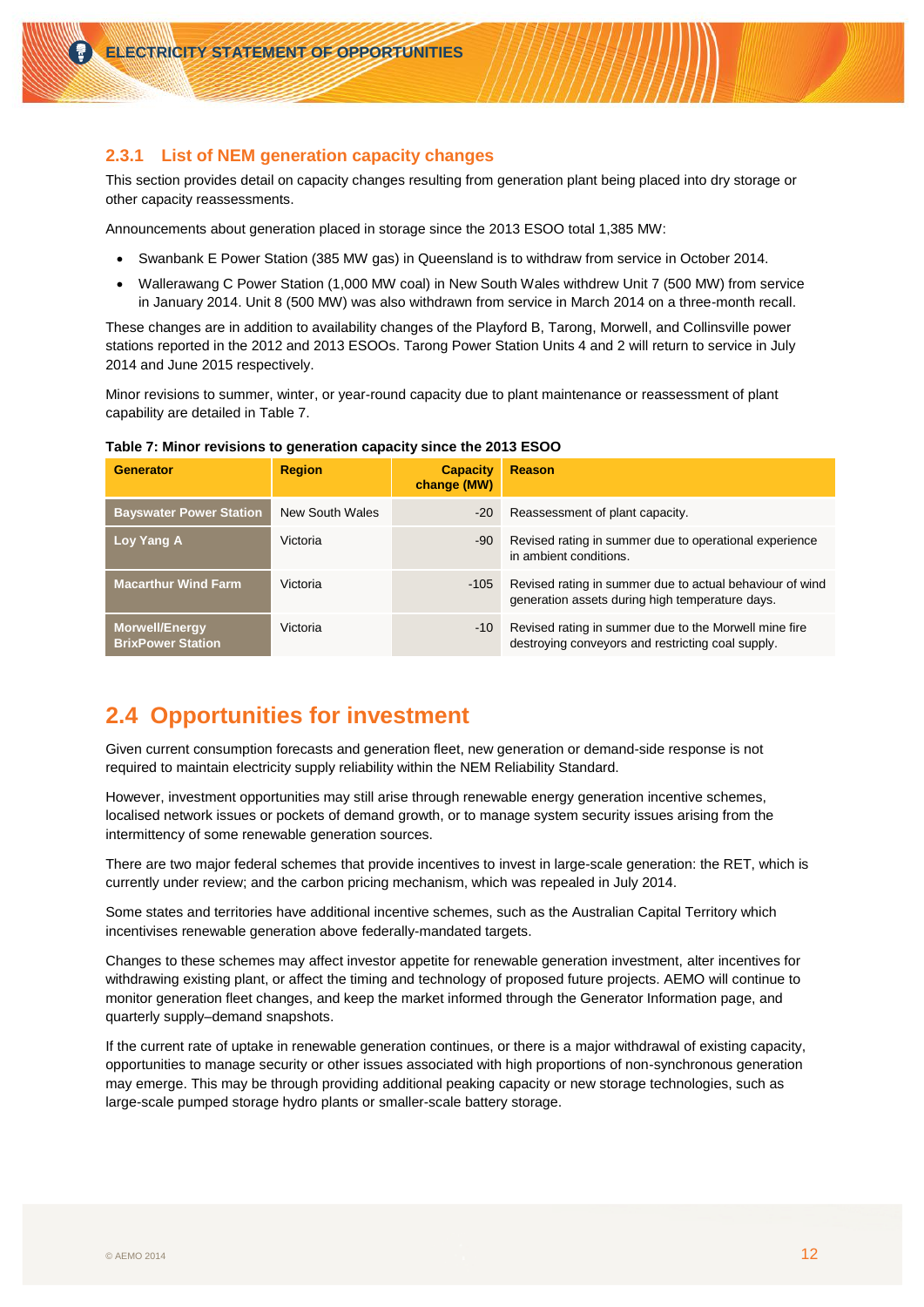Generation investment opportunities may also be affected by investment off the grid. The 2014 NEFR assumes continued high rooftop PV installation numbers over the next four years before a decline in growth. [Figure 5](#page-14-0) shows that by 2023–24, there will be enough annual installation of rooftop PV to generate approximately 790 GWh. This is equivalent to removing approximately 90 MW of demand from grid-supplied consumption.



<span id="page-14-0"></span>

Storage technologies may assist rooftop PV by storing electricity for use when the sun is not shining. While such technologies are not currently commercially viable, a number of developments are advancing this field. If the price of storage technology and rooftop PV generation reduces, this may result in downward pressure on the cost of delivered electricity.

AEMO is monitoring the uptake of both rooftop PV and storage technologies, and will adjust the supply–demand balance modelling if required.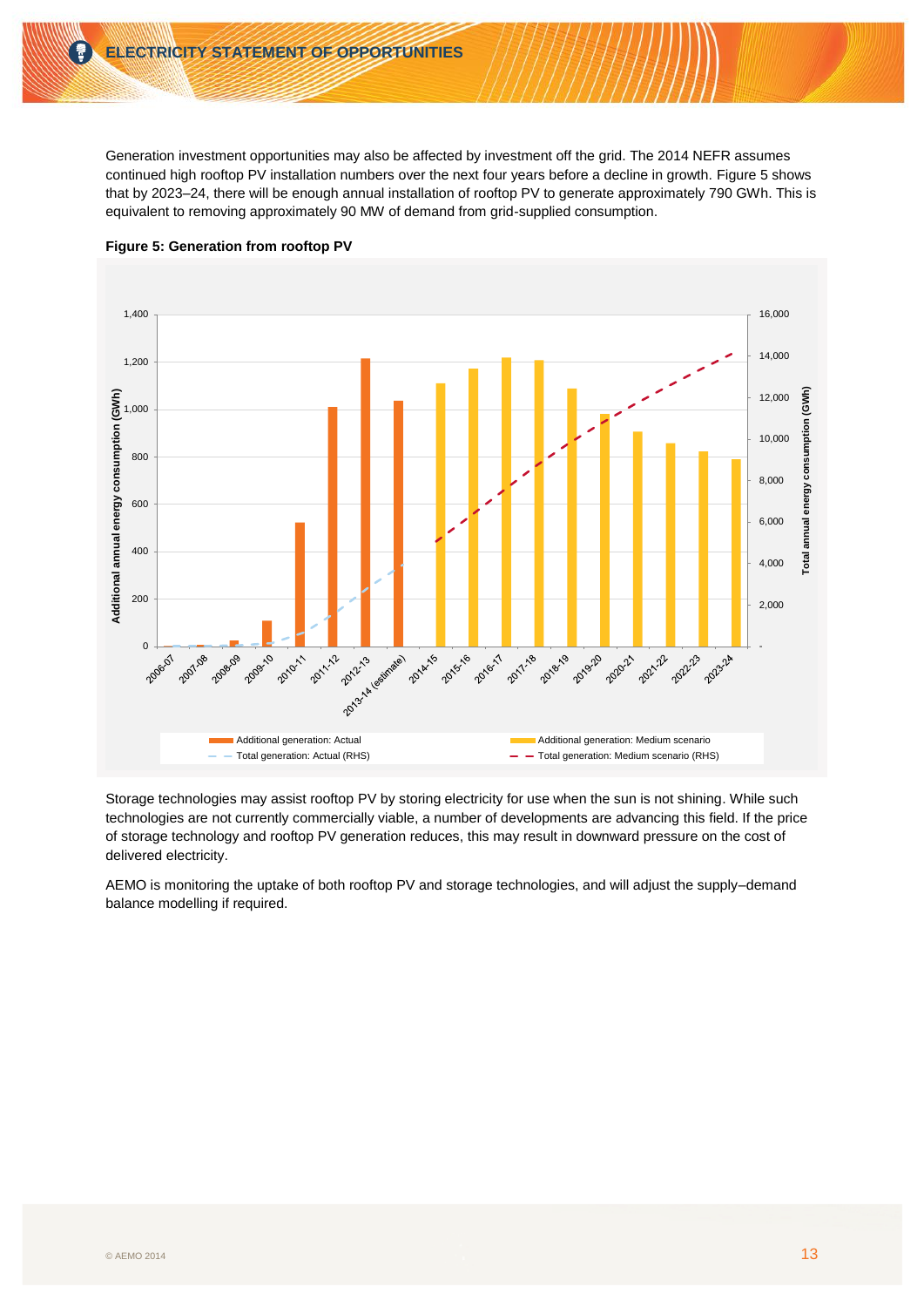## <span id="page-15-0"></span>CHAPTER 3 – REGIONAL OUTLOOK

This section provides a supply adequacy overview for each NEM region. In this ESOO, no NEM region has an LRC point within the 10-year outlook period, because there is currently sufficient generation capacity to meet the 2014 NEFR consumption forecasts under all scenarios.

A range of divestments are possible while still meeting the reliability standard. The amount of capacity that could potentially be divested across the NEM as a whole is presented in [Figure 6.](#page-15-2)



<span id="page-15-2"></span>**Figure 6: Surplus capacity in the NEM**

As evident in the figure above, uncertainty around the level of capacity required in the NEM tends to increase, creating a wider band of possible surplus capacity. The total amount of surplus capacity which can be removed per NEM region is outlined below.

### <span id="page-15-1"></span>**3.1 Queensland**

[Table 8](#page-16-0) shows that under the high scenario, USE in Queensland will not exceed the reliability standard for the 10 year outlook period. Compared to the 2013 ESOO high scenario this represents a delay of at least seven years.

This change is primarily attributed to reduced maximum demand in Queensland. The maximum demand for Queensland's 10% POE in the 2014 NEFR is lower than the 50% POE in the 2013 NEFR and, from 2018–19 until the end of the forecast period, is lower than the 90% POE in the 2013 NEFR. This is further compounded by an increase in demand-side participation.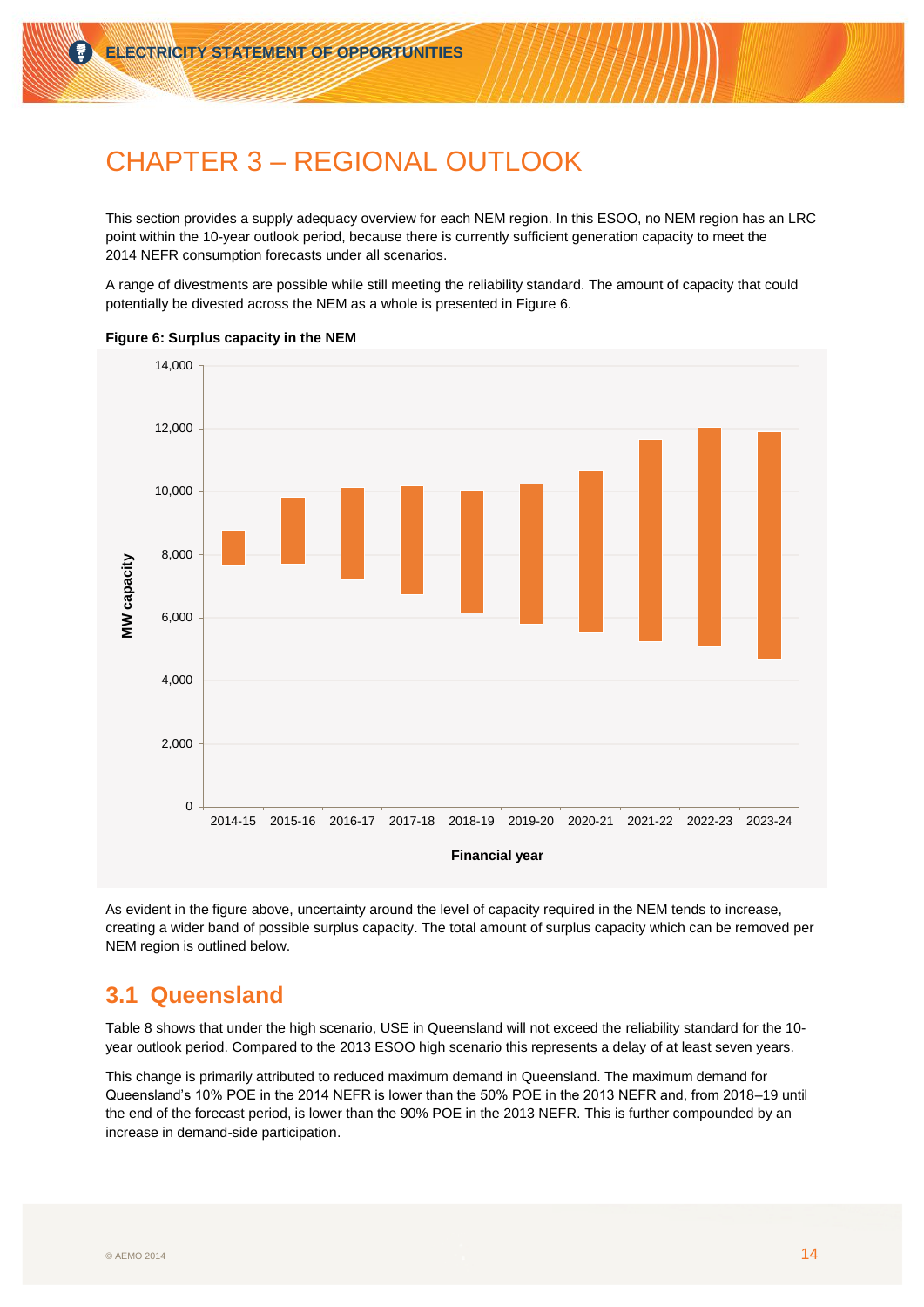<span id="page-16-1"></span>



<span id="page-16-0"></span>

| Table 8: Queensland supply-demand outlook summary |  |  |
|---------------------------------------------------|--|--|
|---------------------------------------------------|--|--|

|               | Low                   |                | <b>Medium</b>         |                | <b>High</b>           |                   |  |
|---------------|-----------------------|----------------|-----------------------|----------------|-----------------------|-------------------|--|
| <b>Region</b> | <b>First LRC</b>      | <b>USE</b>     | <b>First LRC</b>      | <b>USE</b>     | <b>First LRC</b>      | <b>USE</b>        |  |
| Queensland    | Beyond<br>$2023 - 24$ | $\blacksquare$ | Beyond<br>$2023 - 24$ | $\blacksquare$ | Beyond<br>$2023 - 24$ | 34 MWh<br>0.0001% |  |

Generation investment interest in Queensland is focused on gas-powered generation, which includes the Braemer 3 and 4, Darling Downs 2, and the Westlink Power proposals. The large-scale Aldoga and Blackstone Power Station proposals by EnergyAustralia in Gladstone and Ipswich are no longer being pursued.

Queensland has almost 2,000 MW of wind generation proposed in 10 projects, the largest of which are the Kennedy (650 MW) and Coopers Gap (350 MW) wind farm projects.

The recently proposed Kidston Pumped Storage Hydro Project (200 MW) in Far North Queensland is designed to provide power during times of maximum demand.

Construction of the Solar Boost Project at Kogan Creek is still in progress, contributing 44 MW toward the total generation of Kogan Creek's 750 MW capacity to be completed next year.

[Table 9](#page-17-1) shows the current capacity of existing and withdrawn generation in Queensland, and committed and publicly announced projects.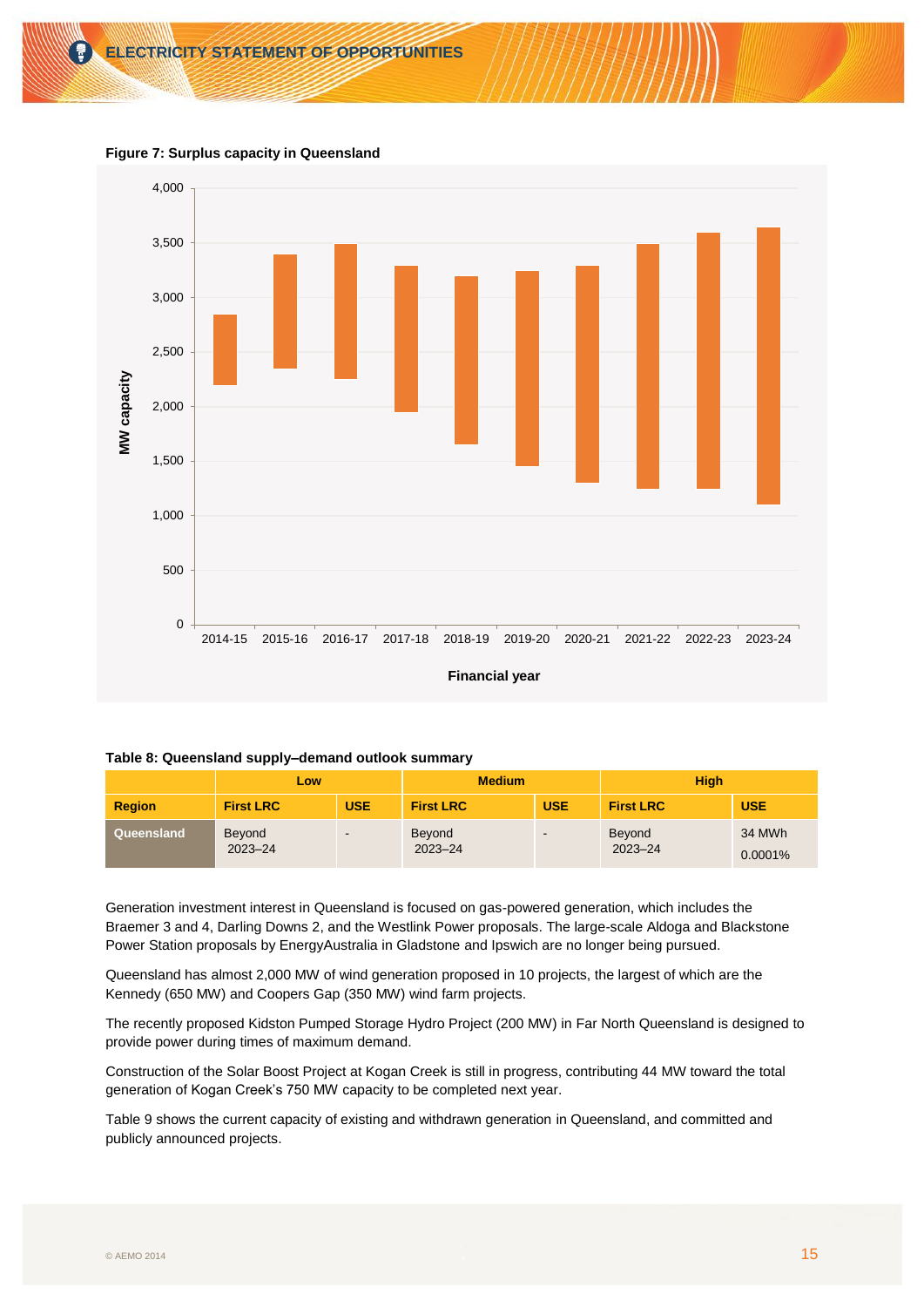| <b>Status/Type</b>           | Coal           | CCGT <sup>a</sup>        | OCGT <sup>b</sup> | Gas<br>other             | <b>Solar</b> | <b>Wind</b>              | <b>Water</b> | <b>Biomass</b> | <b>Other</b> | <b>Total</b> |
|------------------------------|----------------|--------------------------|-------------------|--------------------------|--------------|--------------------------|--------------|----------------|--------------|--------------|
| <b>Existing</b>              | 8,406          | 1,627                    | 1,103             | 30                       | 0.4          | 12                       | 664          | 364            | 879          | 13,085       |
| <b>Committed</b>             | $\blacksquare$ | $\blacksquare$           | $\blacksquare$    | -                        | 44           | $\overline{\phantom{0}}$ | ۰            | $\blacksquare$ | ۰            | 44           |
| <b>Publicly</b><br>announced | $\sim$         | $\overline{\phantom{0}}$ | 2,545             | $\overline{\phantom{0}}$ | 679          | 1,999                    | 200          | 158            | ۰            | 5,581        |
| Withdrawn                    | 540            | 385                      | $\blacksquare$    |                          | ۰.           | $\blacksquare$           |              |                | ۰.           | 925          |

#### <span id="page-17-1"></span>**Table 9: Queensland generation and project capacity by generation type (MW)**

a Combined-cycle gas turbine.

**b** Open-cycle gas turbine.

## <span id="page-17-0"></span>**3.2 New South Wales**

In the high economic growth scenario, no LRC point is observed within the 10-year outlook period as USE remains within the reliability standard. This represents an LRC point delay of at least two years compared to the 2013 ESOO. New South Wales has sufficient surplus generation capacity to meet growing local consumption and exports to Queensland.

#### <span id="page-17-2"></span>**Table 10: New South Wales supply–demand outlook summary**

|                 | Low              |  | <b>Medium</b>        |                 | <b>High</b>      |                          |  |
|-----------------|------------------|--|----------------------|-----------------|------------------|--------------------------|--|
| <b>Region</b>   | <b>LRC</b> point |  | <b>USE</b> LRC point | <b>USE</b>      | <b>LRC</b> point | <b>USE</b>               |  |
| New South Wales | Beyond 2023-24 - |  | Beyond 2023-24       | $\qquad \qquad$ | Beyond 2023-24   | $\overline{\phantom{a}}$ |  |

Generation investment interest in New South Wales is focused on wind generation, with 27 projects, mainly through the Liverpool Range, Uungula, Rye Park, Yass Valley, and Sapphire proposals.

The committed projects, Gullen Range (166 MW) and Taralga (107 MW), are due to be completed in 2014; and Boco Rock Stage 1 (113 MW) is to be completed in 2015. The Golspie Wind Farm is no longer being pursued.

There has been a significant reduction in the number of gas-powered generation proposals, with 1,470 MW of total generation capacity no longer being pursued. This includes the Bannaby, Buronga, Leafs Gully, Narrabri 1 and 2, and Parkes Peaking proposals.

Solar generation investment remains strong in New South Wales, with 11 projects. These include three committed projects: Royalla (20 MW) to be completed in 2014; and Broken Hill (53 MW) and Nyngan (102 MW), to be completed in 2015.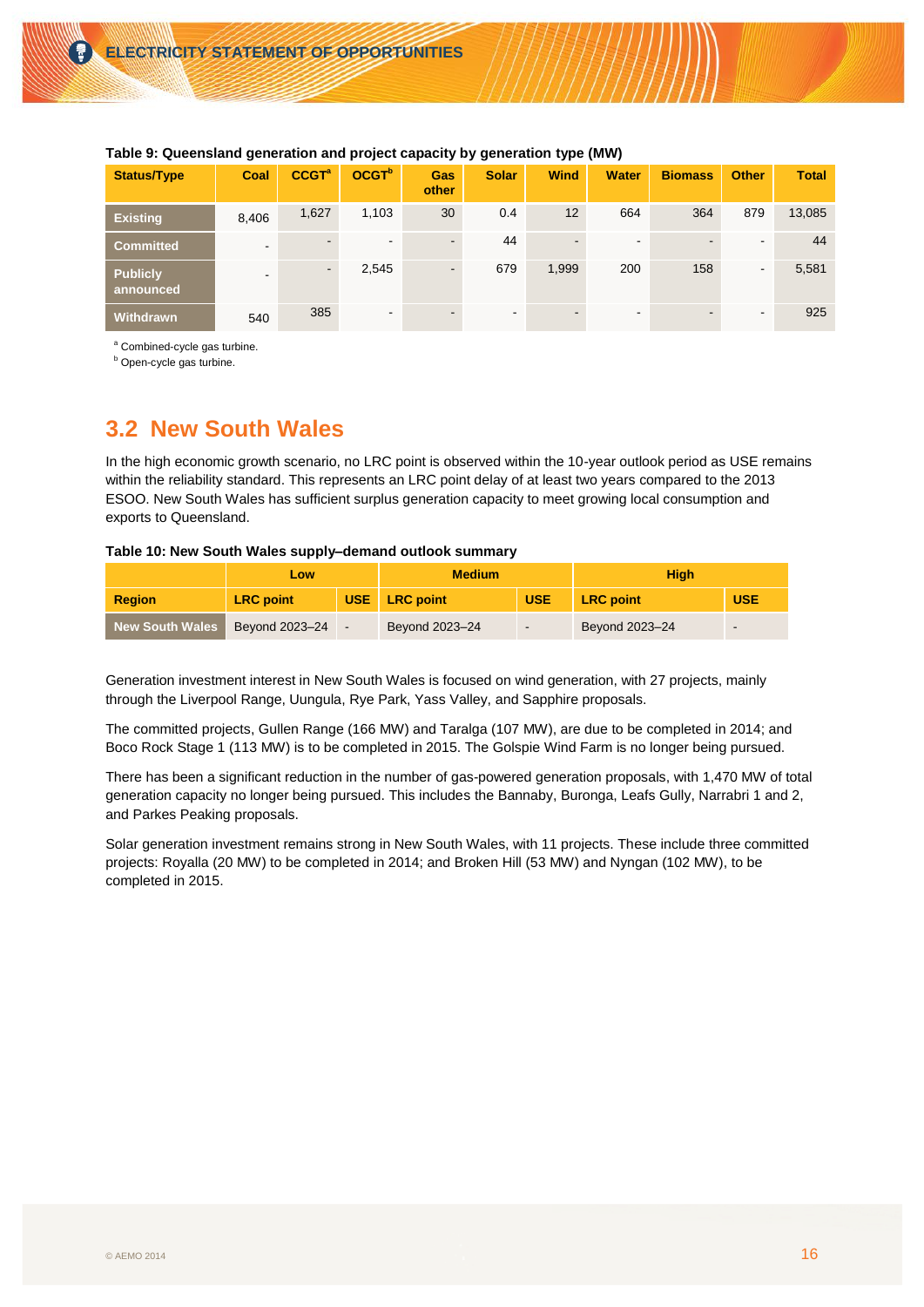

<span id="page-18-1"></span>**Figure 8: Surplus capacity in New South Wales**

[Table 11](#page-18-0) shows the current capacity of existing and withdrawn generation, and committed and publicly announced projects.

| <b>Status/Type</b>           | Coal           | <b>CCGT<sup>a</sup></b>  | OCGT <sup>b</sup>        | Gas<br>other | <b>Solar</b> | <b>Wind</b>    | <b>Water</b>   | <b>Biomass</b>           | <b>Other</b>             | <b>Total</b> |
|------------------------------|----------------|--------------------------|--------------------------|--------------|--------------|----------------|----------------|--------------------------|--------------------------|--------------|
| <b>Existing</b>              | 11,384         | 598                      | 1,388                    | 19           | 0.13         | 281            | 2745           | 129                      | 291                      | 16,835       |
| <b>Committed</b>             | $\blacksquare$ | $\overline{\phantom{a}}$ | $\blacksquare$           | 6            | 175          | 385            | $\blacksquare$ | ۰.                       | $\overline{\phantom{a}}$ | 566          |
| <b>Publicly</b><br>announced | 2,000          | $\overline{\phantom{a}}$ | 1,370                    | 15           | 323          | 4,817          | $\blacksquare$ | 8                        | $\blacksquare$           | 8,533        |
| Withdrawn                    | 1,000          | $\blacksquare$           | $\overline{\phantom{a}}$ | $\sim$       |              | $\blacksquare$ | $\blacksquare$ | $\overline{\phantom{0}}$ | $\sim$                   | 1,000        |

#### <span id="page-18-0"></span>**Table 11: New South Wales generation and project capacity by generation type (MW)**

a Combined-cycle gas turbine.

**b** Open-cycle gas turbine.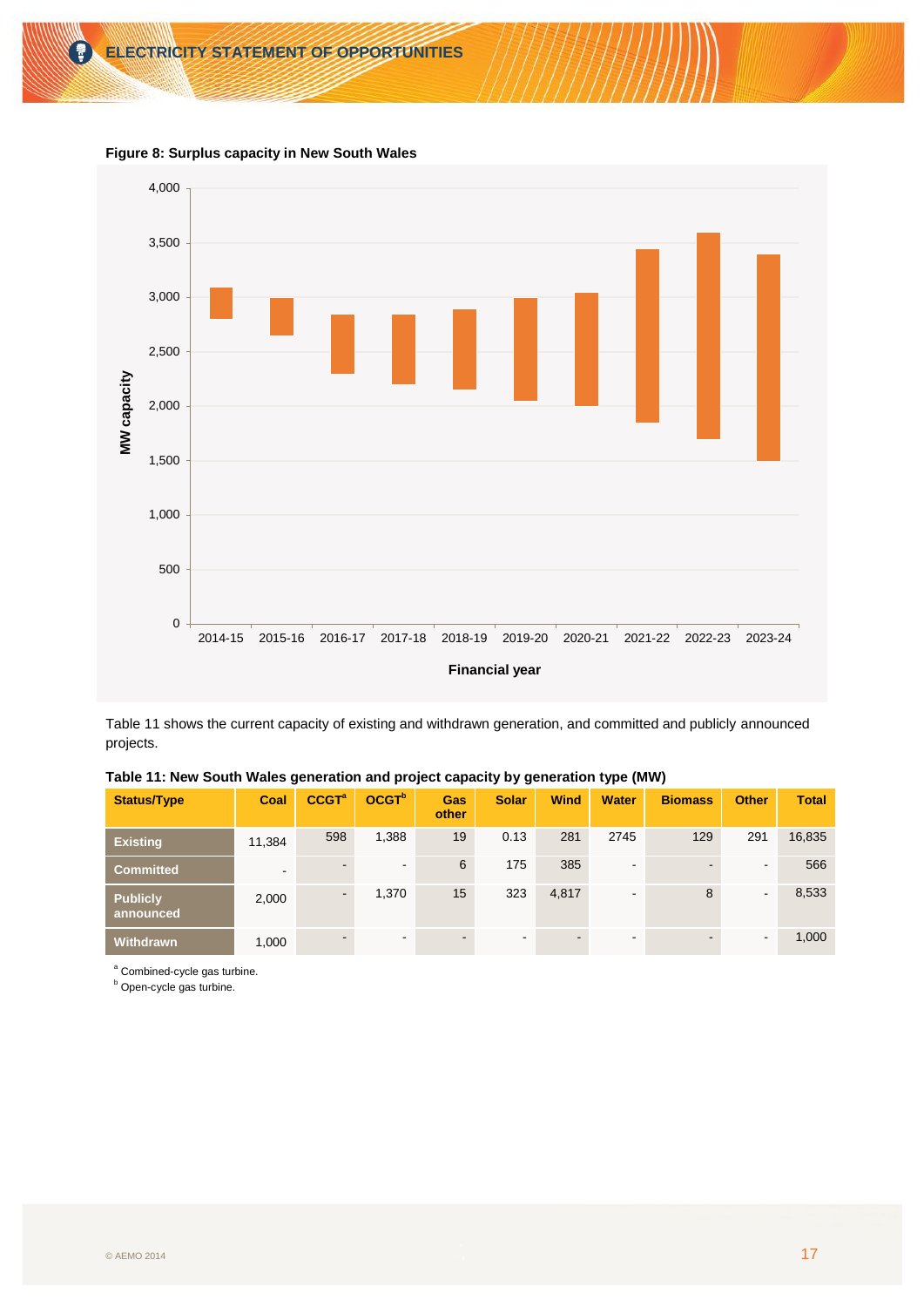### <span id="page-19-0"></span>**3.3 Victoria**

Victoria's robust interconnection with neighbouring regions reduces likelihood of network limitations leading to USE.

[Table 12](#page-19-1) shows that in the high growth scenario, there is no LRC point in Victoria in the outlook period. This is a delay of at least two years compared to the 2013 ESOO high scenario.

|                 | Low               |            |                       | <b>Medium</b> | <b>High</b>                  |            |  |
|-----------------|-------------------|------------|-----------------------|---------------|------------------------------|------------|--|
| <b>Region</b>   | <b>LRC</b> point  | <b>USE</b> | <b>LRC</b> point      | <b>USE</b>    | <b>LRC</b> point             | <b>USE</b> |  |
| <b>Victoria</b> | Beyond<br>2023-24 | $\sim$     | Beyond<br>$2023 - 24$ | $\,$          | <b>Beyond</b><br>$2023 - 24$ |            |  |

<span id="page-19-1"></span>**Table 12: Victoria supply–demand outlook summary**

Generation investment interest in Victoria is focused on wind generation, with 28 project proposals. These are dominated by the Penshurst, Darlington, Moorabool, Dundonnell, Willatook, and Ararat proposals. Committed projects include Mount Mercer (131 MW), due to be commissioned mid-2014, and Bald Hills (107 MW) and the Portland Stage 4 Cape Nelson North and Cape Sir William Grant (47 MW) wind farms, to be completed in 2015.

Gas-powered generation proposals comprising 1,650 MW are all likely to draw gas from the Otway basin. These include Mortlake Stage 2 (550 MW), Shaw River (500 MW), and Tarrone GT (500-600 MW).

The Kerang Solar Power Plant (30 MW) is no longer being pursued.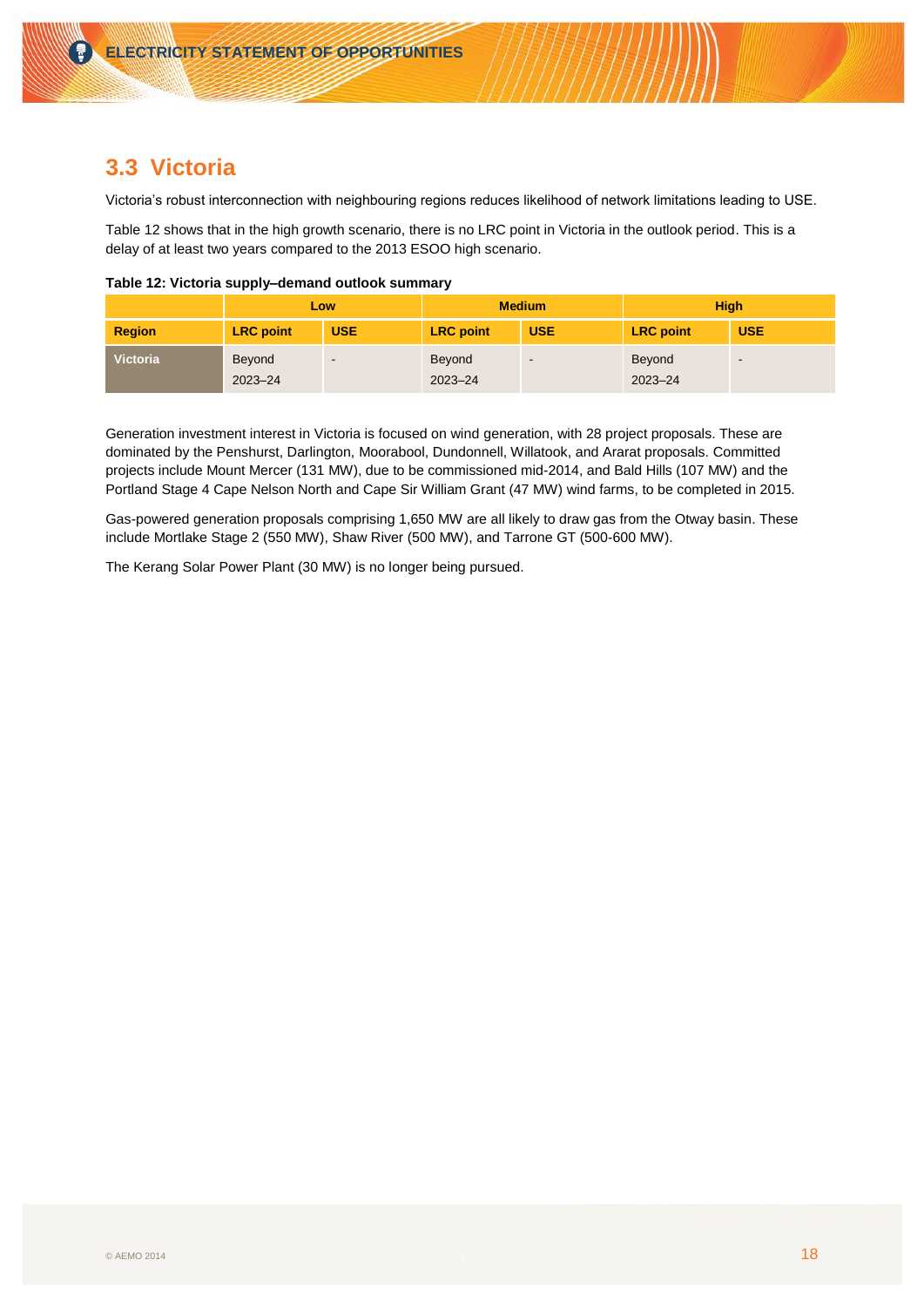<span id="page-20-2"></span>**Figure 9: Surplus capacity in Victoria**



[Table 13](#page-20-1) shows the current capacity of existing and withdrawn generation, and committed and publicly announced projects.

| <b>Status/Type</b>           | Coal   | <b>CCGT<sup>a</sup></b> | OCGT <sup>b</sup>        | <b>Gas</b><br>other      | <b>Solar</b>             | <b>Wind</b>    | <b>Water</b>             | <b>Biomass</b> | <b>Other</b> | <b>Total</b> |
|------------------------------|--------|-------------------------|--------------------------|--------------------------|--------------------------|----------------|--------------------------|----------------|--------------|--------------|
| <b>Existing</b>              | 6,599  | 21                      | 1,904                    | 516                      | 1.5                      | 939            | 2,296                    | 53             | 0.78         | 12,330       |
| <b>Committed</b>             | $\sim$ |                         | $\blacksquare$           | $\blacksquare$           | $\sim$                   | 285            | $\blacksquare$           |                |              | 285          |
| <b>Publicly</b><br>announced |        | 500                     | 1,150                    | $\overline{\phantom{a}}$ | 100                      | 3,287          | 97                       |                | $\sim$       | 5,134        |
| <b>Withdrawn</b>             | 75     | -                       | $\overline{\phantom{a}}$ | $\overline{\phantom{a}}$ | $\overline{\phantom{0}}$ | $\blacksquare$ | $\overline{\phantom{a}}$ |                | ۰            | 75           |

<span id="page-20-1"></span>**Table 13: Victorian generation and project capacity by generation type (MW)**

a Combined-cycle gas turbine.

**b** Open-cycle gas turbine.

## <span id="page-20-0"></span>**3.4 South Australia**

Under the high scenario shown in [Table 14,](#page-21-0) no LRC point is observed within the 10-year outlook period. This represents a delay of at least four years compared to the 2013 ESOO.

South Australia is particularly vulnerable to changes in wind and rooftop PV output, as it has the highest penetration of both until 2023–24 when overtaken by rooftop PV output in Queensland.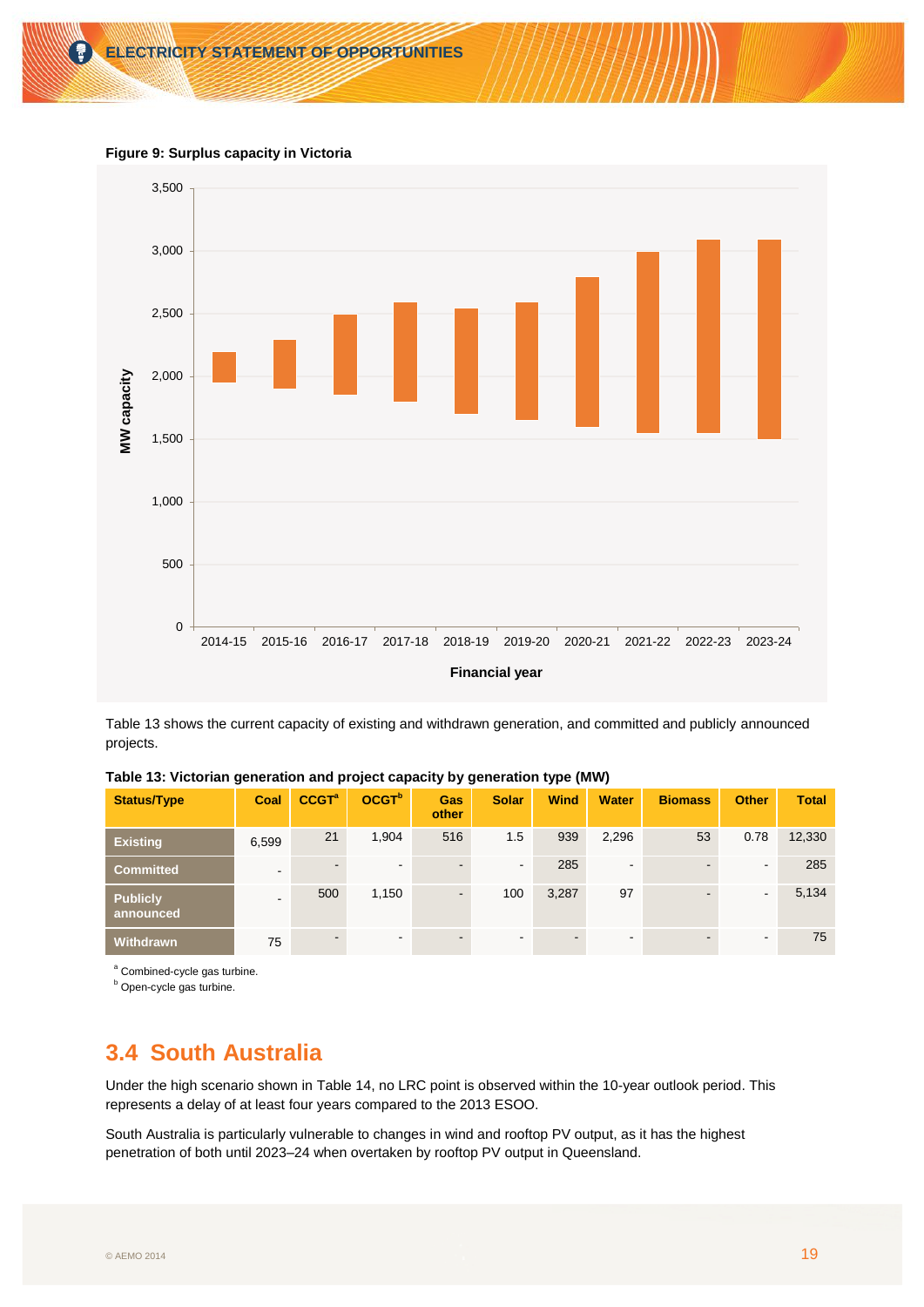| <b>Table 14: Obditi Adolfand Supply Romand Sulloon Summary</b> |                       |            |                   |               |                          |            |  |
|----------------------------------------------------------------|-----------------------|------------|-------------------|---------------|--------------------------|------------|--|
|                                                                | Low                   |            |                   | <b>Medium</b> | <b>High</b>              |            |  |
| <b>Region</b>                                                  | <b>LRC</b> point      | <b>USE</b> | <b>LRC</b> point  | <b>USE</b>    | <b>LRC</b> point         | <b>USE</b> |  |
| <b>South Australia</b>                                         | Beyond<br>$2023 - 24$ |            | Beyond<br>2023-24 | -             | <b>Beyond</b><br>2023-24 | -          |  |

#### <span id="page-21-0"></span>**Table 14: South Australia supply–demand outlook summary**

Generation investment interest in South Australia is focused on wind generation, with 16 project proposals. These are dominated by the Ceres, Woakwine, Palmer, and Hornsdale wind farm proposals. The Snowtown Stage 2 project (270 MW) is committed and under construction, and is scheduled to be completed in the second half of 2014. The Hallet Mt Bryan and the Robertstown wind farm projects are no longer being pursued.

The future of the Port MacDonnell (1 MW) wave energy project is uncertain following damage to its wave energy converter.

Two Torrens Energy geothermal proposals at Parachilna and Port Augusta are no longer being pursued.



#### <span id="page-21-1"></span>**Figure 10: Surplus capacity in South Australia**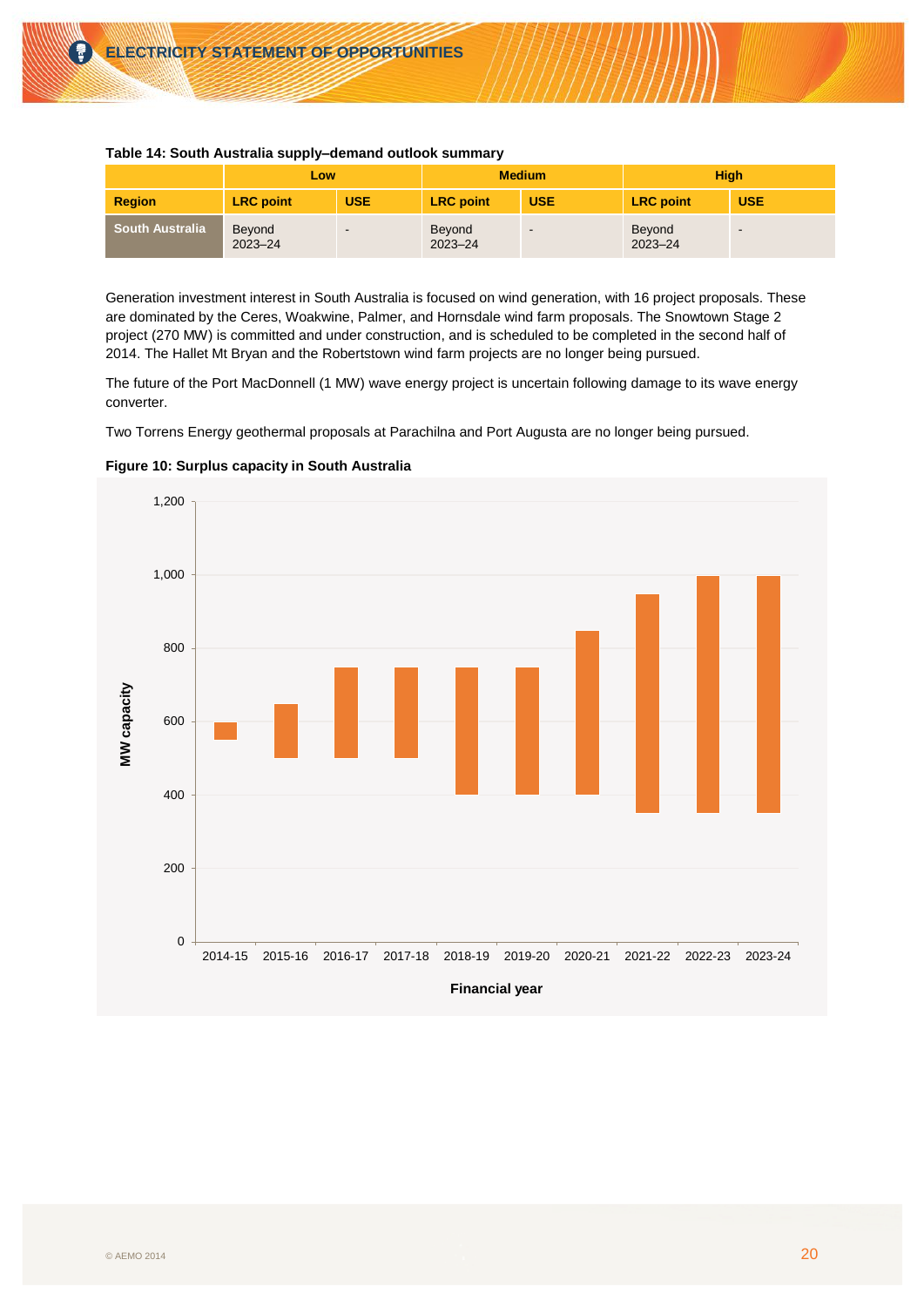[Table 15](#page-22-1) shows the current capacity of existing and withdrawn generation, and committed and publicly announced projects.

| <b>Status/Type</b>           | Coal                     | <b>CCGT<sup>a</sup></b> | OCGT <sup>b</sup>        | Gas<br>other             | <b>Solar</b>   | <b>Wind</b>    | <b>Water</b>   | Bio-<br>mass | Geo-<br>thermal | <b>Other</b>   | <b>Total</b> |
|------------------------------|--------------------------|-------------------------|--------------------------|--------------------------|----------------|----------------|----------------|--------------|-----------------|----------------|--------------|
| <b>Existing</b>              | 786                      | 662                     | 778                      | 1,280                    | ۰.             | 1,203          | 2.5            | 13           | $\sim$          | 270            | 4,995        |
| <b>Committed</b>             | $\blacksquare$           | $\blacksquare$          | $\sim$                   | $\overline{\phantom{0}}$ | $\blacksquare$ | 270            | 1              | $\sim$       | $\sim$          | $\blacksquare$ | 271          |
| <b>Publicly</b><br>announced | $\overline{\phantom{a}}$ | 150                     | 570                      | $\overline{\phantom{0}}$ | 50             | 3,107          | $\blacksquare$ | -            | 523             | $\sim$         | 4,400        |
| <b>Withdrawn</b>             | 240                      | $\sim$                  | $\overline{\phantom{a}}$ |                          | $\blacksquare$ | $\blacksquare$ | $\blacksquare$ | ۰.           | $\blacksquare$  | $\blacksquare$ | 240          |

#### <span id="page-22-1"></span>**Table 15: South Australian generation and project capacity by generation type (MW)**

a Combined-cycle gas turbine.

**b** Open-cycle gas turbine.

## <span id="page-22-0"></span>**3.5 Tasmania**

Tasmania has considerable surplus generation capacity and, a[s Table 16](#page-22-2) shows, no LRC point is observed in any scenario.

#### <span id="page-22-2"></span>**Table 16: Tasmania supply–demand outlook summary**

|               | Low               |            | <b>Medium</b>     |                          | <b>High</b>           |                          |
|---------------|-------------------|------------|-------------------|--------------------------|-----------------------|--------------------------|
| <b>Region</b> | <b>LRC</b> point  | <b>USE</b> | <b>LRC</b> point  | <b>USE</b>               | <b>LRC</b> point      | <b>USE</b>               |
| Tasmania      | Beyond<br>2023-24 | ٠          | Beyond<br>2023-24 | $\overline{\phantom{0}}$ | Beyond<br>$2023 - 24$ | $\overline{\phantom{a}}$ |

Tasmania's large fleet of hydro generation plant and modest local consumption insulate the region from short-term supply shortfalls. However, Tasmania's capacity for continuous generation may be affected under protracted drought conditions or if gas supplies are limited.

ESOO modelling does not account for energy limitations under such conditions. AEMO publishes a quarterly Energy Adequacy Assessment Projection (EAAP)<sup>14</sup> report that provides information about projected energy limitations and reliability in Tasmania and other NEM regions.

<sup>14</sup> AEMO. *Energy Adequacy Assessment Projection (EAAP).* Available at:

[http://www.aemo.com.au/AEMO%20Home/Electricity/Resources/Reports%20and%20Documents/EAAP.](http://www.aemo.com.au/AEMO%20Home/Electricity/Resources/Reports%20and%20Documents/EAAP) Viewed 17 June 2014.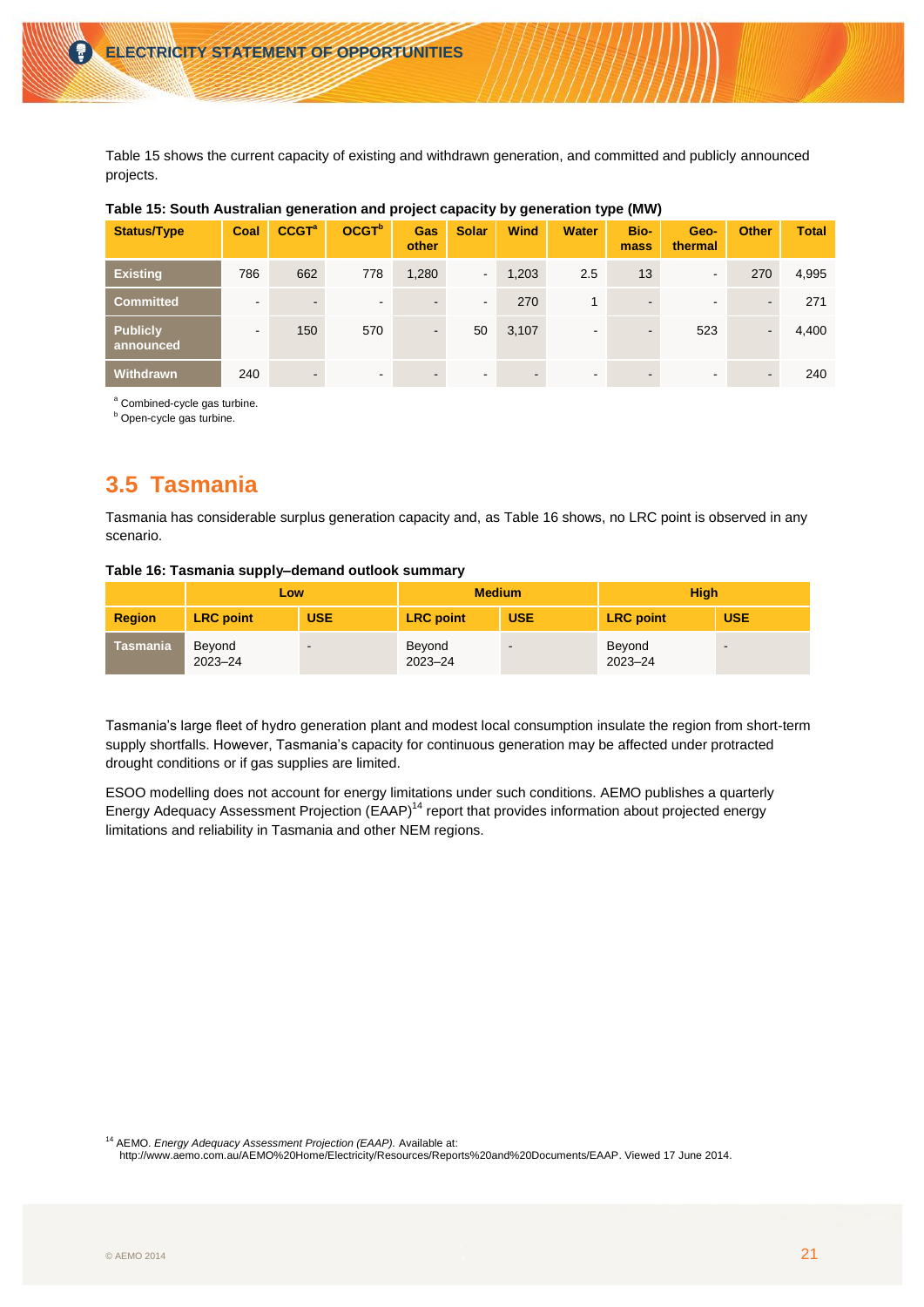

<span id="page-23-1"></span>**Figure 11: Surplus capacity in Tasmania**

Generation investment interest in Tasmania is focused on wind generation, with four projects announced. The three largest are the King Island (600 MW), White Rock (450 MW), and Cattle Hill (200 MW) proposals.

[Table 17](#page-23-0) shows the current capacity of existing and withdrawn generation, and committed and publicly announced projects.

| <b>Status/Type</b>           | Coal                     | <b>CCGT<sup>a</sup></b> | OCGT <sup>b</sup> | Gas<br>other             | <b>Solar</b>             | <b>Wind</b> | <b>Water</b>   | <b>Biomass</b> | <b>Other</b>             | <b>Total</b> |
|------------------------------|--------------------------|-------------------------|-------------------|--------------------------|--------------------------|-------------|----------------|----------------|--------------------------|--------------|
| <b>Existing</b>              |                          | 208                     | 178               | $\blacksquare$           | $\blacksquare$           | 373         | 2,281          | 5              | $\sim$                   | 3,045        |
| <b>Committed</b>             |                          | ۰.                      | $\blacksquare$    | $\overline{\phantom{a}}$ | $\blacksquare$           | $\sim$      | $\blacksquare$ | ۰.             | ۰.                       |              |
| <b>Publicly</b><br>announced |                          | $\sim$                  | $\blacksquare$    | $\overline{\phantom{a}}$ | $\blacksquare$           | 1,379       | 302            | . .            | $\overline{\phantom{a}}$ | 1,681        |
| <b>Withdrawn</b>             | $\overline{\phantom{a}}$ | -                       | $\blacksquare$    | $\overline{\phantom{a}}$ | $\overline{\phantom{a}}$ | ۰.          | $\blacksquare$ |                |                          |              |

#### <span id="page-23-0"></span>**Table 17: Tasmanian generation and project capacity by generation type (MW)**

a Combined-cycle gas turbine.

 $<sup>b</sup>$  Open-cycle gas turbine.</sup>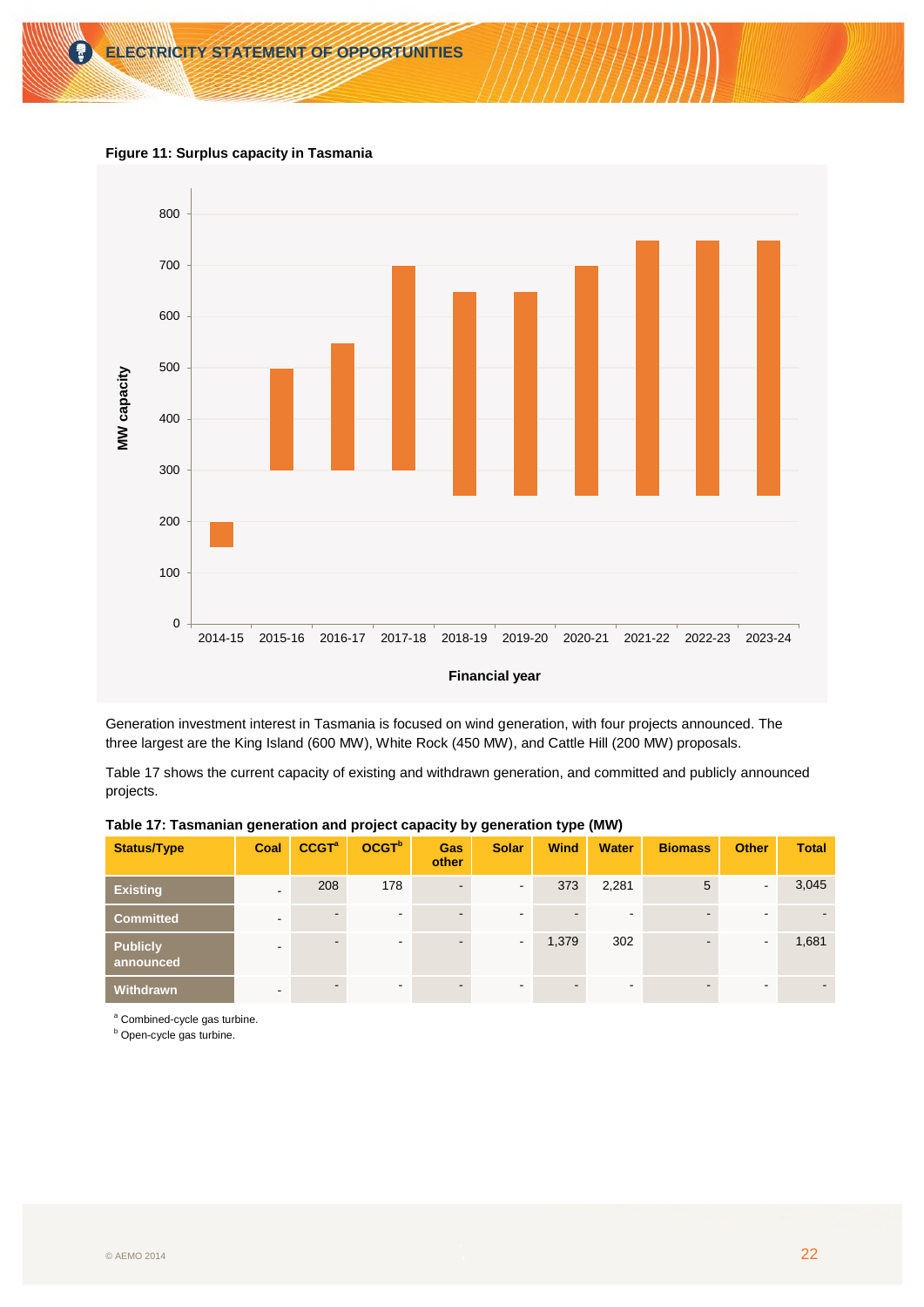## <span id="page-24-0"></span>CHAPTER 4 – LINKS TO SUPPORTING INFORMATION

[Table 18](#page-24-1) provides links to additional information provided either as part of the 2014 ESOO accompanying information suite, or related AEMO planning information.

#### <span id="page-24-1"></span>**Table 18: Links to supporting information**

| <b>Information source</b>                                                  | <b>Website address</b>                                                                                                                                                                                                                                    |
|----------------------------------------------------------------------------|-----------------------------------------------------------------------------------------------------------------------------------------------------------------------------------------------------------------------------------------------------------|
| <b>2014 ESOO Constraints Workbook</b>                                      | http://www.aemo.com.au/Electricity/Planning/Electricity-Statement-of-Opportunities                                                                                                                                                                        |
| 2014 ESOO Methodology                                                      | http://www.aemo.com.au/Electricity/Planning/Electricity-Statement-of-Opportunities                                                                                                                                                                        |
| 2014 ESOO supplementary results and<br>data files                          | http://www.aemo.com.au/Electricity/Planning/Electricity-Statement-of-Opportunities                                                                                                                                                                        |
| 2014 ESOO time-sequential modelling<br>(Prophet) database                  | http://www.aemo.com.au/Electricity/Planning/Electricity-Statement-of-Opportunities                                                                                                                                                                        |
| <b>2014 National Electricity Forecasting</b><br><b>Report</b>              | http://www.aemo.com.au/Electricity/Planning/Forecasting/National-Electricity-<br>Forecasting-Report                                                                                                                                                       |
| <b>Archive of previous ESOO reports</b>                                    | http://www.aemo.com.au/Electricity/Planning/Archive-of-previous-Planning-reports                                                                                                                                                                          |
| Assessing Reserve Adequacy in the<br><b>NEM</b>                            | http://www.aemo.com.au/Electricity/Planning/Related-Information/Assessing-<br>Reserve-Adequacy                                                                                                                                                            |
| <b>Energy Adequacy Assessment</b><br><b>Projection (EAAP)</b>              | http://www.aemo.com.au/Electricity/Resources/Reports-and-Documents/EAAP                                                                                                                                                                                   |
| Generator Information page                                                 | http://www.aemo.com.au/Electricity/Planning/Related-Information/Generation-<br>Information                                                                                                                                                                |
| <b>Historical Market Information page</b>                                  | http://www.aemo.com.au/Electricity/Planning/Electricity-Statement-of-Opportunities                                                                                                                                                                        |
| <b>Joining the NEM Guide</b>                                               | http://www.aemo.com.au/Electricity/Planning/Archive-of-previous-Planning-<br>reports/Electricity-Statement-of-Opportunities-2011/2011-ESOO-Electronic-<br>Information/~/media/Files/Other/planning/esoo/ESOO2011_CD/documents/Attachm<br>ent_2%20pdf.ashx |
| <b>MT PASA</b>                                                             | http://www.aemo.com.au/Electricity/Data/Forecast-Supply-and-Demand/Medium-<br>Term-Outlook                                                                                                                                                                |
| <b>Maps and network diagrams</b>                                           | http://www.aemo.com.au/Electricity/Planning/Related-Information/Maps-and-<br>Diagrams                                                                                                                                                                     |
| New investor's guide                                                       | http://www.aemo.com.au/Electricity/Planning/Archive-of-previous-Planning-<br>reports/2011-Victorian-Annual-Planning-Report/Appendices                                                                                                                     |
| <b>Planning Assumptions (including</b><br>information on modelling inputs) | http://www.aemo.com.au/Electricity/Planning/Related-Information/Planning-<br>Assumptions                                                                                                                                                                  |
| <b>Power System Adequacy - Two-year</b><br><b>Outlook</b>                  | http://www.aemo.com.au/Electricity/Resources/Reports-and-Documents/Power-<br>System-Adequacy                                                                                                                                                              |
| <b>Scenario descriptions</b>                                               | http://www.aemo.com.au/Electricity/Planning/Related-<br>Information/~/media/Files/Other/forecasting/2014_Planning_and_Forecasting_Scen<br>arios.ashx                                                                                                      |